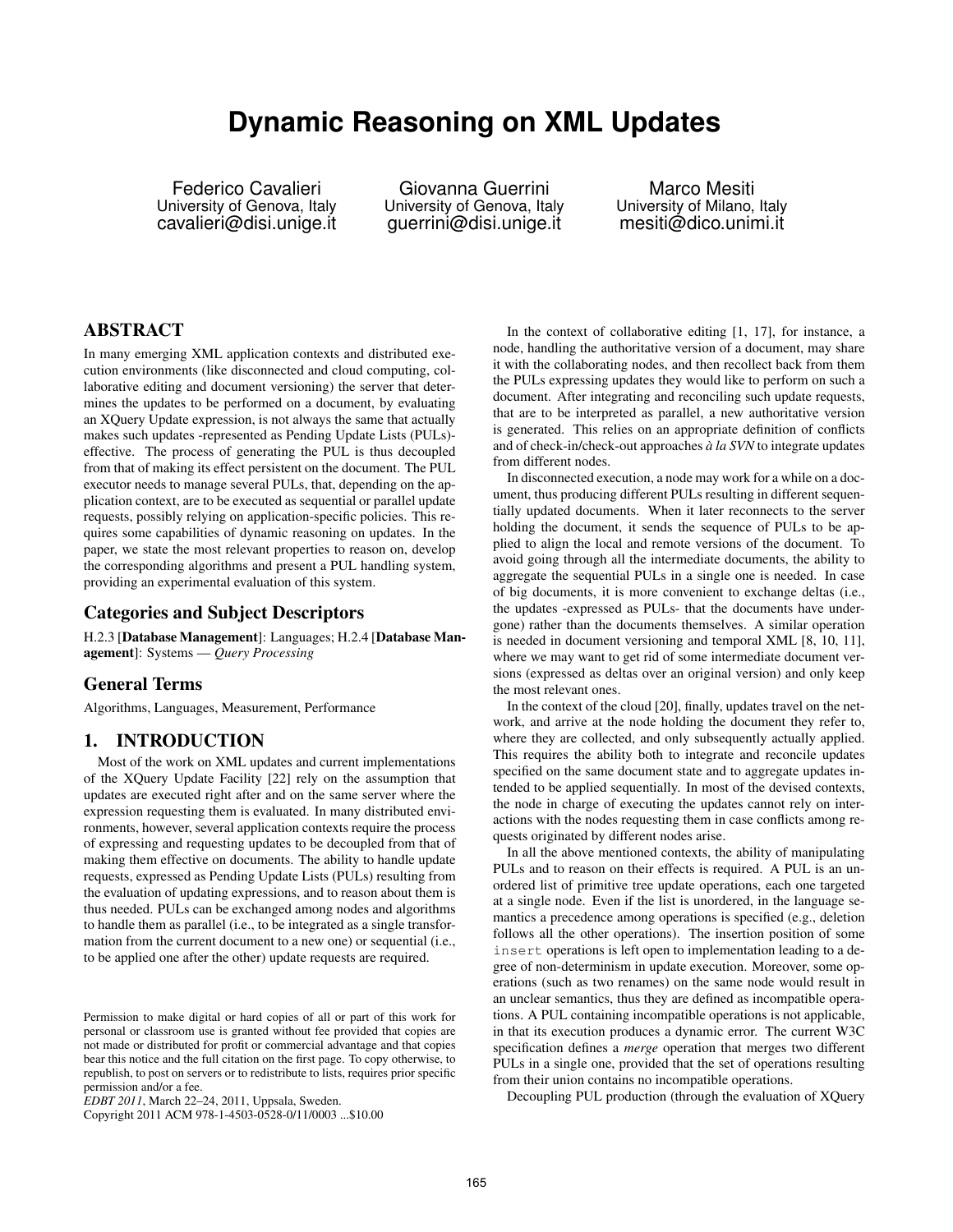Update expressions on a document) from PUL execution introduces additional costs in serializing and exchanging PULs on the network if compared to a scenario where PULs are executed locally and right after being produced. However, the PUL executor may take advantage of the knowledge of the exact nodes targets of the updates to execute PULs in streaming, without the need to access and load in main memory the whole document.

Reasoning on XML updates has mostly been intended as static analysis of update expressions [6]. Dynamic update analysis is certainly easier, since more concrete information about data is available in PULs than in update expressions, but it also raises new interesting issues. A first one is node identification: since PULs have to be exchanged we cannot rely on the local main-memory representation of a document anymore. Another important issue is document independence: our operations on PULs do not require accessing the document, rather they benefit from structural information on the document that is incorporated in the PULs themselves through a labeling scheme. This labeling allows us to assess the structural relationships among target nodes that are needed by the reasoning. Since it is intended to be applied in a document update framework, the labeling scheme used to represent these relationships must accommodate updates. The only approach to dynamic reasoning on XML updates we are aware of is [11], and it does not cope with these issues, since the proposed PUL composition operator composes the effects of a sequence of locally executed PULs.

The specific PUL operations we consider are: PUL reduction, integration and aggregation. The *reduction* operation transforms a PUL with the aim of collapsing similar operations and removing useless operations (i.e., operations whose effects are overridden by others). In addition, deterministic reduction produces a PUL whose semantics is deterministic, and a canonical form is proposed so that each PUL has a single canonical reduction. The *integration* of two PULs produces a single PUL containing their operations that do not conflict and a set of *conflicting operations* representing clashes among operations in the PULs, i.e., points in which their intentions in updating the document seem different. Integration is useful in parallel execution of PULs, and corresponds to merge in case no conflicts arise (it is however stronger than merge since incompatibilities are only one among the five types of conflicts detected by integration). For solving conflicts, we propose the use of applicationspecific policies. Each producer can specify its own desiderata on the PULs it sends for execution (e.g., order matters, deletion means "I do not need it any more" rather than "It must be deleted") and the executor may rely on these policies, on its own policies (e.g., producers reputation) to reconcile conflicting updates. The *aggregation* of two PULs, by contrast, refers to their sequential execution, and produces a single PUL cumulating their effects.

The paper thus brings several contributions: (*i*) definition of a mechanism for exchanging PULs in a distributed environment, and modification of Qizx [18] to produce PULs and accept PULs (represented as XML documents) as input; (*ii*) characterization of PUL equivalence, reduction, integration, and aggregation in terms of PUL semantics as prescribed by [22] and formalized by [5]; (*iii*) development of efficient algorithms for reduction, integration, and aggregation possibly relying on application-specific policies for solving conflicts; (*iv*) implementation of such algorithms in the PUL handling system and their experimental evaluation.

The remainder of the paper is organized as follows. Section 2 introduces the notions our framework relies on, Section 3 presents the PUL operations and related algorithms, while Section 4 describes how they are implemented in a PUL handling system and evaluates its performance. Finally, Section 5 discusses related work and Section 6 concludes the paper.



Figure 1: Tree representation of an XML document

# 2. PRELIMINARIES

In this section we introduce the adopted tree representation of XML documents, then define PULs of operations according to [22], present their semantics and introduce the notions of PUL equivalence and substitutability.

### 2.1 XML Document Representation

An XML document is represented relying on the notion of labeled tree. A document D is described by  $(V, \gamma, \lambda, \nu)$  where: V is a set of nodes representing elements, attributes or the value of elements (text nodes)<sup>1</sup>;  $\gamma$  is a function associating with each node its children;  $\lambda$  and  $\nu$  are labeling functions associating with each element and attribute node a name in a set  $N$  and with each text and attribute node a value in a set  $V$ , respectively. Auxiliary functions V and  $\mathcal{R}^2$  denote the nodes and the root of a document D, respectively, and  $\tau$  assigns to each node v in V a value in the set {e, a, t} denoting its type. Coherently with the XDM model, the attribute value is seen as a property of the attribute node, whereas the textual contents of an element are modeled by separate nodes. A unique identifier, preserved upon modification, is associated with each node in  $V$ , so that identifiers of nodes removed from the document are not reused. In what follows, wherever no confusion arises, we do not distinguish nodes from their identifiers. Figure 1 reports a fragment of the SigmodRecord document that needs to be updated. Dotted lines are used to represent edges leading to attribute nodes and to point out that their relative order is not relevant.

In handling PULs, we avoid to directly access and navigate the document. Rather, we simply need to consider some structural relationships among nodes targets of updates. The required structural information includes the ability to check: whether the parent-child (P-C), element-attribute (E-A), left sibling, first/last child, ancestordescendant (A-D) and preceder-follower (P-F) relationships hold among two nodes. This information can be obtained through a labeling scheme associated with document nodes. In Section 4 we will detail different labeling schemes that we have adopted in our prototype. Table 1 reports the predicates that can be assessed through the labeling scheme.

### 2.2 Update Operations and PULs

We consider the update primitives defined in [22] and reported in Table 2, where  $v \in V$  is a node,  $P = [T_1, \ldots, T_n], n \ge 0$ , is a list (possibly empty in case of the repN or repC operation) of trees, l is a name in N, s is a value in V.

<sup>&</sup>lt;sup>1</sup>For simplicity, we consider only these types among those in [22]. <sup>2</sup> Function  $R$  generalizes to a list of trees returning their roots.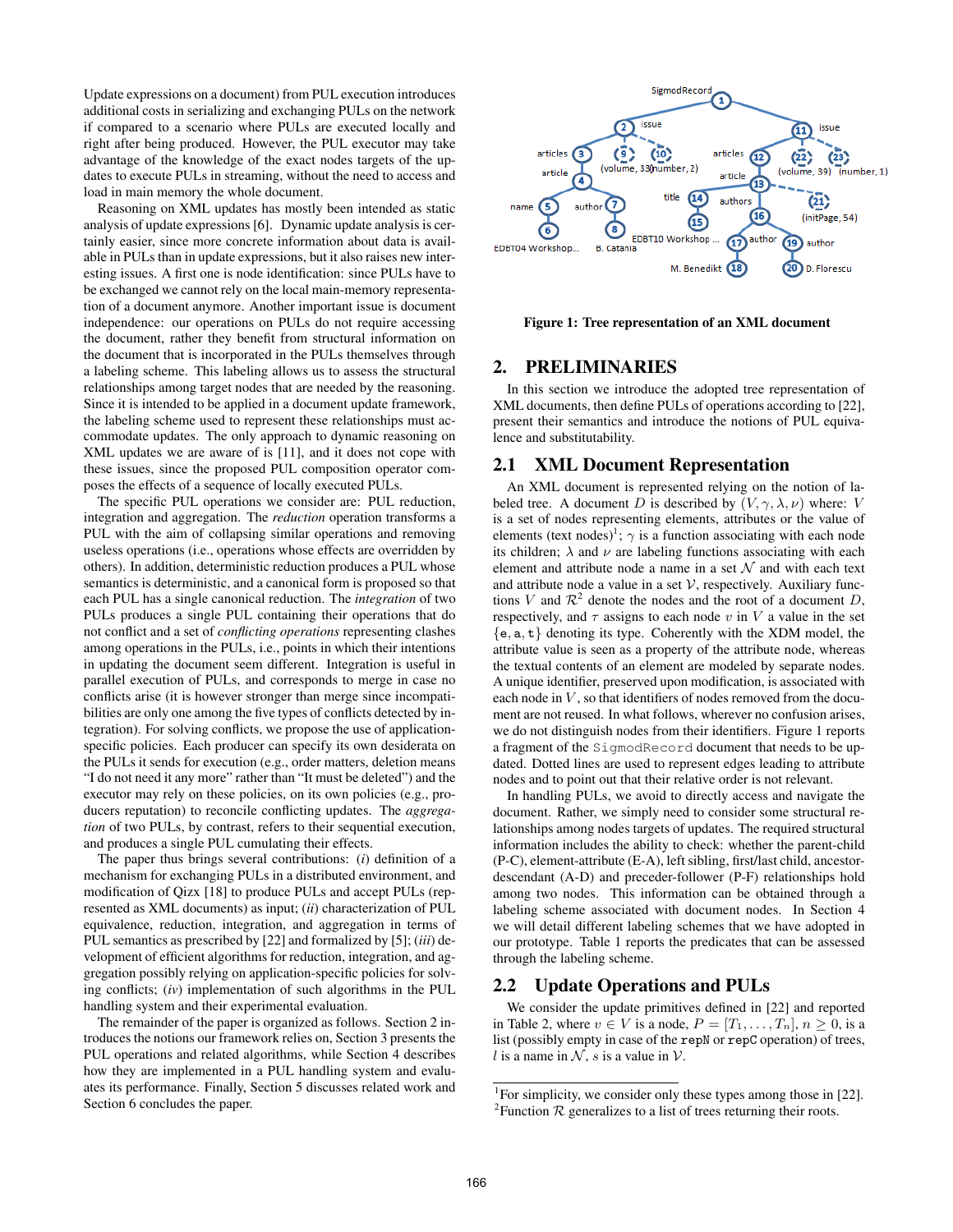| Predicate                                           | Description                                                  |  |
|-----------------------------------------------------|--------------------------------------------------------------|--|
| $v_1 \triangleleft v_2$                             | $v_1$ precedes $v_2$ in document order                       |  |
| $v_1 \leq_s v_2$                                    | $v_1$ is left sibling of $v_2$                               |  |
| $v_1/c$ $v_2$                                       | $v_1$ is a child of $v_2$                                    |  |
| $v_1/a v_2$                                         | $v_1$ is an attribute of $v_2$                               |  |
| $v_1 \not\stackrel{\leftarrow}{\phantom{}_{C}} v_2$ | $v_1$ is the first child of $v_2$                            |  |
| $v_1 \nearrow v_2$                                  | $v_1$ is the last child of $v_2$                             |  |
| $v_1 \parallel_d v_2$                               | $v_1$ is a descendant of $v_2$                               |  |
| $v_1 \sqrt{a}^a v_2$                                | $v_1$ is a descendant of $v_2$ but not an attribute of $v_1$ |  |

### Table 1: Structural relationships

The first parameter of each primitive specifies the affected node, that is, the operation *target*. Given an operation  $op, t(op) \in V$ denotes its target,  $o(op)$  denotes its name, and  $p(op)$  denotes its second parameter (undefined if  $o(op) =$  del). The update operations can be categorized in three main classes: insertions (all the variants of ins), deletions (operation del), replacements (all the variants of rep and ren).  $c(op) \in \{\text{i}, \text{d}, \text{r}\}\$  denotes the class of operation op. For each operation, some applicability conditions are given, stating the conditions that the parameters must satisfy for the operation to be applicable.

DEFINITION 1 (APPLICABLE OPERATION). *An update operation* op *is applicable on a document*  $D$  *if*  $t(op) \in V(D)$  *and op*  $m$  *matches the applicability conditions in*  $D$ .

The semantics of each operation can be expressed through the judgement  $D \models op \leadsto D'$ . The semantics we refer to has been obtained by adapting the one given in [5] to our tree representation of XML documents and is not presented here for space constraints (it can be found in [7]). The semantics of operation  $ins^{\downarrow}$  is nondeterministic because the actual position of the inserted nodes in a document is not univocally specified. Therefore, because of this operation, the application of an operation to a document produces a document in a set of possible outcomes, we refer to as *set of obtainable documents*. Specifically, this set is always a singleton, except for the  $ins^{\downarrow}$  operation, for which it is a set of documents that differ only for the position of the inserted children among sibling nodes. The semantics of an operation on a document produces one of the documents in the obtainable set.

DEFINITION 2 (OPERATION SEMANTICS). *Let* op *be an update operation applicable on a document* D. The set  $\mathcal{O}(op, D)$  $= \{D^{\prime}|D \models op \leadsto D^{\prime}\}\$ denotes the documents obtainable by the *application of* op *on* D*. The application of* op *on* D *produces any of the documents in the set*  $\mathcal{O}(op, D)$ *.*  $\Box$ 

EXAMPLE 1. Let D be the document in Figure 1.  $op_1 =$  del(14) *involves no non-determinism and thus*  $\mathcal{O}(op_1, D)$  *is a singleton.* op<sup>2</sup> = {ins<sup>↓</sup> (16, <author>G.Guerrini</author>) *, by contrast, may lead to inserting the element as first, second, or last author of the second paper, thus*  $\mathcal{O}(op_2, D)$  *contains the three corresponding documents.*

A *pending update list* (*PUL*) [22] is an unordered list of operations among those in Table 2. Since the order of operations is irrelevant, some pairs of operations cannot occur in the same PUL.

DEFINITION 3 (OPERATION COMPATIBILITY). Let op<sub>1</sub> and  $op_2$  *be two operations. They are compatible unless*  $t(op_1) = t(op_2)$ *,*  $o(op_1) = o(op_2)$  *and*  $c(op_1) = r$ .

EXAMPLE 2. *Consider the operations:*  $op_1 = \text{ren}(1, \text{db1p})$ ,  $op_2$  $=$  ren(1, myDblp)*,*  $op_3 =$  repC(1, 'nopapers')*. Operations*  $op_1$  *and*  $op_3$ *are compatible, and so are op<sub>2</sub> and op<sub>3</sub>, whereas op<sub>1</sub> and op<sub>2</sub> are incompatible.*

| Operation                 | Description                           | Conditions                                           |
|---------------------------|---------------------------------------|------------------------------------------------------|
| $ins^{\leftarrow}(v, P)$  | Insert the trees in $P$ before/after  | $\tau(v) \neq a, \forall r \in \mathcal{R}(P)$       |
| $ins^{\rightarrow}(v, P)$ | node $v$                              | $\tau(r) \neq a$                                     |
| $ins^{k'}(v, P)$          | Insert the trees in $P$ as first/last | $\tau(v) = e, \forall r \in \mathcal{R}(P)$          |
| ins $(v, P)$              | children of node $v$                  | $\tau(r) \neq a$                                     |
| $ins^+(v, P)$             | Inserts the trees in $P$ as children  | $\tau(v) = e, \forall r \in \mathcal{R}(P)$          |
|                           | of node $v$ , in an implementation    | $\tau(r) \neq a$                                     |
|                           | defined position                      |                                                      |
| insA(v, P)                | Inserts the trees in $P$ as at-       | $\tau(v) = e, \forall r \in \mathcal{R}(P)$          |
|                           | tributes of node $v$                  | $\tau(r) = a$                                        |
| del(v)                    | Deletes node $v$                      |                                                      |
| $\texttt{repN}(v, P)$     | Replaces node $v$ with the trees      | $\forall r \in \mathcal{R}(P)$ $(\tau(r) = \tau(v))$ |
|                           | in $P$ (possibly none)                | $=$ a) $\vee (\tau(v) \neq a \wedge \tau(r) \neq a)$ |
| $\mathtt{repV}(v,s)$      | Replaces the value of node $v$        | $\tau(v) \in \{\texttt{t}, \texttt{a}\}\$            |
|                           | with $s \in \mathcal{V}$              |                                                      |
| $\texttt{repC}(v,t)$      | Replaces the children of node $v$     | $\tau(v) = e, t = \sqrt{v \tau(t)} = t$              |
|                           | with text node $t$ or with nothing    |                                                      |
| ren(v, l)                 | Renames the label of node $v$         | $\tau(v) \in \{e, a\}$                               |
|                           | with $l \in \mathcal{N}$              |                                                      |

#### Table 2: Update operations

For a PUL to be applicable on a document (cf. function applyUpdates in [22]) it must contain no incompatible operations and all its operations must be applicable on the document.

DEFINITION 4 (APPLICABLE PUL). *Let* D *be a document and*  $\Delta = \{op_1, \ldots, op_n\}$ *, with*  $n ≥ 0$ *, be a PUL.*  $\Delta$  *is applicable on*  $D$  *if*  $\forall op \in \Delta$  *op is applicable on*  $D$  *and*  $\forall op, op' \in \Delta$  $op$  *and*  $op'$  are compatible.  $\square$ 

The merge operation (cf. function mergeUpdates) is the only operation considered in [22] for handling PULs .

DEFINITION 5 (PUL MERGE). Let  $\Delta_1$  and  $\Delta_2$  be PULs ap*plicable on a document* D. Their merge, denoted by  $\Delta_1 \circ \Delta_2$ , is *defined as*  $\Delta_1 \cup \Delta_2$  *provided that it is applicable on* D.

The semantics of a PUL  $\Delta$  on a document D can be easily specified by extending the judgement  $\models$  and the obtainable set  $\mathcal O$ from a single operation to a set of operations. The specification of  $D \models \Delta \leadsto D'$  is obtained by applying the operations in  $\Delta$  in five stages (the full specification can be found in [7]). At each stage a subset of the operations are applied in order to guarantee the precedence on the type of operations specified in [22]. The operations in each stage are the following:  $(1)$  ins<sup> $\downarrow$ </sup>, insA, repV, ren;  $(2)$ ins<sup> $\leftarrow$ </sup>, ins<sup> $\leftarrow$ </sup>, ins $\leftarrow$ , ins $\leftarrow$ ; (3) repN; (4) repC; (5) del.

The order of application of operations within each stage is not prescribed by [22]. Thus, when multiple insertion operations of the same type with the same target appear in the same PUL, the relative order of their inserted groups of children is not fixed as well. Therefore, the cardinality of  $\mathcal{O}(\Delta, D)$  is greater than one when ins<sup>↓</sup> occurs in  $\Delta$  or  $\Delta$  contains more than one insertion operation of the same type and on the same target.

 $\text{EXAMPLE}$  3.  $\text{Let } \Delta = \{\text{ins}^{\downarrow}(16, \text{ *author* > 0}. \text{Guerrini } \text{ *}/\text{author} \text{ > 0}\},*$  $ins^4(4, \text{CinitP}\geq 132 \text{CinitP}$ , ins  $(4, \text{ClastP}\geq 134 \text{ClastP})$ } *be a PUL on the document D in Figure 1.*  $|\mathcal{O}(\Delta, D)| = 6$ *.* 

The notion of obtainable documents set can be extended to a set of documents S in the intuitive way as  $\mathcal{O}(\Delta, S) = \bigcup_{D \in S} \mathcal{O}(\Delta, D)$ , and to a sequence of consecutive PULs as follows:  $\mathcal{O}(\overline{\Delta_1}; \Delta_2, D)$  =  $\mathcal{O}(\Delta_2, \mathcal{O}(\Delta_1, D)).$ 

### 2.3 PULs Equivalence and Substitutability

To reason about PULs, it is important to determine whether two PULs have the same effects, that is, they are equivalent, or the set of obtainable documents by the application of a PUL  $\Delta_1$  is contained in that of another PUL  $\Delta_2$  on the same document, that is, the first PUL is substitutable to the second one.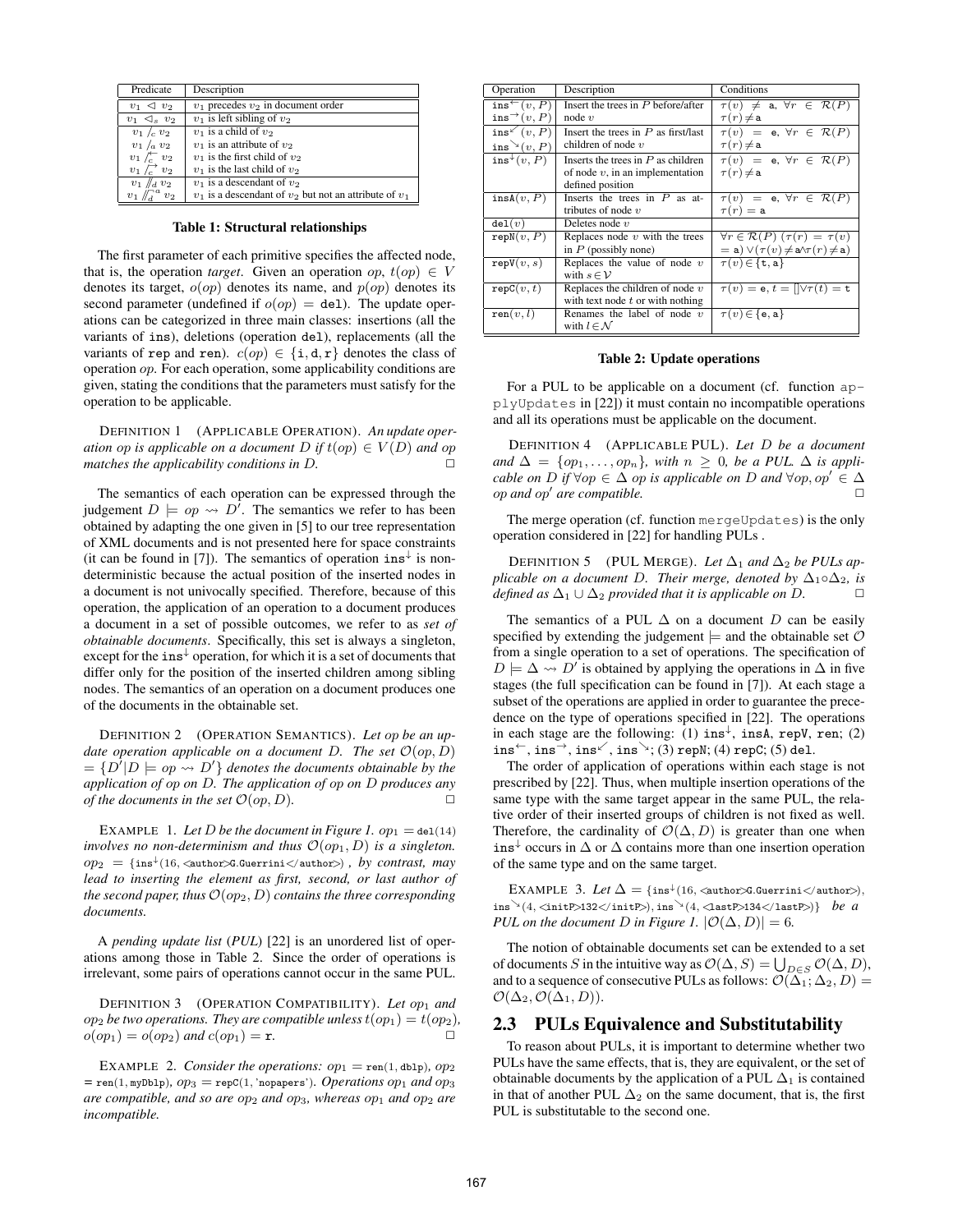

O2) 
$$
\frac{op_1 = op(v, _) op_2 = \text{repC}(v, _) }{op_1, op_2 \nabla_1 op_2} \quad op \in \{\text{ins}^{\vee}, \text{ins}^{\perp}, \text{ins}^{\perp}\}\
$$
  
\nO4) 
$$
\frac{op_1 = op(v, _) op_2 = \text{repC}(v', L)}{op_1, op_2 \nabla_1 op_2} \quad v \text{ and } v'
$$
  
\nI6) 
$$
\frac{op_1 = \text{ins}^{\perp}(v, L_1) \quad op_2 = \text{ins}^{\vee}(v, L_2)}{op_1, op_2 \nabla_2 \text{ ins}^{\vee}(v, [L_2, L_1])}
$$
  
\nIR8) 
$$
\frac{op_1 = \text{repN}(v, L_1) \quad op_2 = \text{ins}^{\leftarrow}(v, L_2)}{op_1, op_2 \nabla_1 \text{ repN}(v, [L_2, L_1])}
$$
  
\nI10) 
$$
\frac{op_1 = \text{ins}^{\perp}(v, L_1) \quad op_2 = \text{ins}^{\leftarrow}(v', L_2)}{op_1, op_2 \nabla_5 \text{ ins}^{\leftarrow}(v, [L_1, L_2])} \quad v' \text{ or } v' \text{ on } v \text{ on } v \text{ on } v \text{ on } v \text{ on } v \text{ on } v \text{ on } v \text{ on } v \text{ on } v \text{ on } v \text{ on } v \text{ on } v \text{ on } v \text{ on } v \text{ on } v \text{ on } v \text{ on } v \text{ on } v \text{ on } v \text{ on } v \text{ on } v \text{ on } v \text{ on } v \text{ on } v \text{ on } v \text{ on } v \text{ on } v \text{ on } v \text{ on } v \text{ on } v \text{ on } v \text{ on } v \text{ on } v \text{ on } v \text{ on } v \text{ on } v \text{ on } v \text{ on } v \text{ on } v \text{ on } v \text{ on } v \text{ on } v \text{ on } v \text{ on } v \text{ on } v \text{ on } v \text{ on } v \text{ on } v \text{ on } v \text{ on } v \text{ on } v \text{ on } v \text{ on } v \text{
$$

#### Figure 2: Reduction rules

DEFINITION 6 (EQUIVALENCE AND SUBSTITUTABILITY). *Let*  $\Delta_1$  *and*  $\Delta_2$  *two PULs applicable on a document* D.  $\Delta_1$  *is equivalent to*  $\Delta_2$  *on* D, denoted  $\Delta_1 \simeq_D \Delta_2$ , if and only if  $\mathcal{O}(\Delta_1)$ ,  $(D) = \mathcal{O}(\Delta_2, D)$ *.*  $\Delta_1$  *is substitutable to*  $\Delta_2$  *on D, denoted*  $\Delta_1 \preceq_D$  $\Delta_2$ *, if and only if*  $\mathcal{O}(\Delta_1, D) \subseteq \mathcal{O}(\Delta_2, D)$ *.*  $\Box$ 

EXAMPLE 4. *Consider PULs*  $\Delta_1 = \{\text{ins}^{\rightarrow}(19, \text{ *author* \times M. Mesiti}$  $\langle$ author>), repV(15, 'Report on . . .')} *and*  $\Delta_2 = {\text{ins} \setminus (16, \langle \text{author} \rangle)}$ M.Mesiti</author>), repC(14, 'Report on . . .')}.  $\Delta_1$  *is equivalent to*  $\Delta_2$ . *Consider now PULs*  $\Delta_1 = {\text{ins} \choose (4, \text{shift} \geq 132 \text{ with } 2)$ , ins  $\lambda(4, \text{shift} \geq 132 \text{ with } 2)$  $\langle \text{lastP>134} \langle \text{lastP>}\rangle \}, \text{ and } \Delta_2 = \{\text{ins} \setminus (4, \langle \text{initP>132} \langle \text{initP>}\rangle,$  $\langle$ lastP>134 $\langle$ lastP>)}*.*  $\Delta_2$  *is substitutable to*  $\Delta_1$ *.* 

# 3. HANDLING PULS

In this section we present three operators for reasoning on PULs. For each operator we provide the definition, state some properties and present the algorithms for its evaluation, discussing their complexity. The algorithms rely on the use of rules on pairs of operations that are organized in stages. When rules in a stage cannot be applied any more, rules of the next stage are considered.

### 3.1 PUL Reduction

According to its definition [22], a PUL may contain interacting operations: they may have the same target and one may even destroy (i.e., override) the effects of others. Reducing the operations in a PUL, by collapsing similar operations and removing operations whose effects are overridden aims at obtaining a more compact PUL with the same effect of the original one. For this purpose, a set of *reduction* rules reported in Figure 2 has been devised. Each rule considers a pair of operations that can be reduced obtaining a single operation. Rules are organized in the following three categories, and are evaluated through the  $\nabla$  operator in 9 stages.

- O Rules for eliminating overridden operations when a repC, repN, or del operation is targeted at the same node or at an ancestor node.
- I Rules for collapsing insertion operations targeted at the same node, or at sibling or parent-child nodes.

IR Rules for collapsing insertion and replacement operations (specified by means of repN operations) targeted at the same node, or at sibling, parent-child, parent-attribute nodes.

DEFINITION 7 (PUL REDUCTION). Let  $\Delta$  be a PUL,  $\Delta^{\triangledown}$  de*notes the PUL obtained by applying the reduction rules in Figure 2 in stages* 1 *to* 9*.*  $\Box$ 

A reduced PUL may have a non-deterministic semantics, since it may contain some ins<sup>↓</sup> that have not been reduced with other operations. Since a deterministic semantics may be desiderable, a stronger form of reduction, named *deterministic reduction*, resulting in a PUL with deterministic semantics, is introduced. This is realized through the introduction of a new stage 10, in which the ins<sup>↓</sup> operations, that still occur in the PUL (because not reduced by the previous stages), are transformed in  $ins^{\checkmark}$  operations.

DEFINITION 8 (DETERMINISTIC PUL REDUCTION). *Let* ∆ *be a PUL,*  $\Delta$ <sup>*†*</sup> denotes the PUL obtained by applying the reduction  $rules in stages 1 to 10 described above.$ 

Given a PUL, however, it may not have a unique determininistic reduction. The same rule may be applied more than once in the same stage and, in general, different application orders may lead to different reduced PULs. However, a *canonical form*, that is, a "standardized" reduced representation, may be useful for reasoning on PULs. To determine such a unique reduction, all the allowed rule application sequences must be guaranteed to produce the same result. An approach to enforce this property is to impose a specific order on reduction rules application. Any arbitrary order can be selected, we choose the order dictated by document order of operation targets and lexicographic order of parameters, mainly because it can be efficiently computed. An order relation  $\lt_o$  between operations is thus defined, s.t.  $op_1 \lt_o op_2 \Leftrightarrow$  $t(op_1) \triangleleft t(op_2) \vee (t(op_1) = t(op_2) \wedge p(op_1) \leq_{lex} p(op_2)$ ), where  $\leq_{lex}$  denotes the lexicographic ordering of the serialization of parameters. This order relation can then be extended to pairs of operations as follows:  $\langle op_1, op_2 \rangle <sub>p</sub> \langle op_3, op_4 \rangle \Leftrightarrow (op_1 <sub>o</sub>)$  $op_3 \vee (op_1 = op_3 \wedge op_2 <_o op_4)).$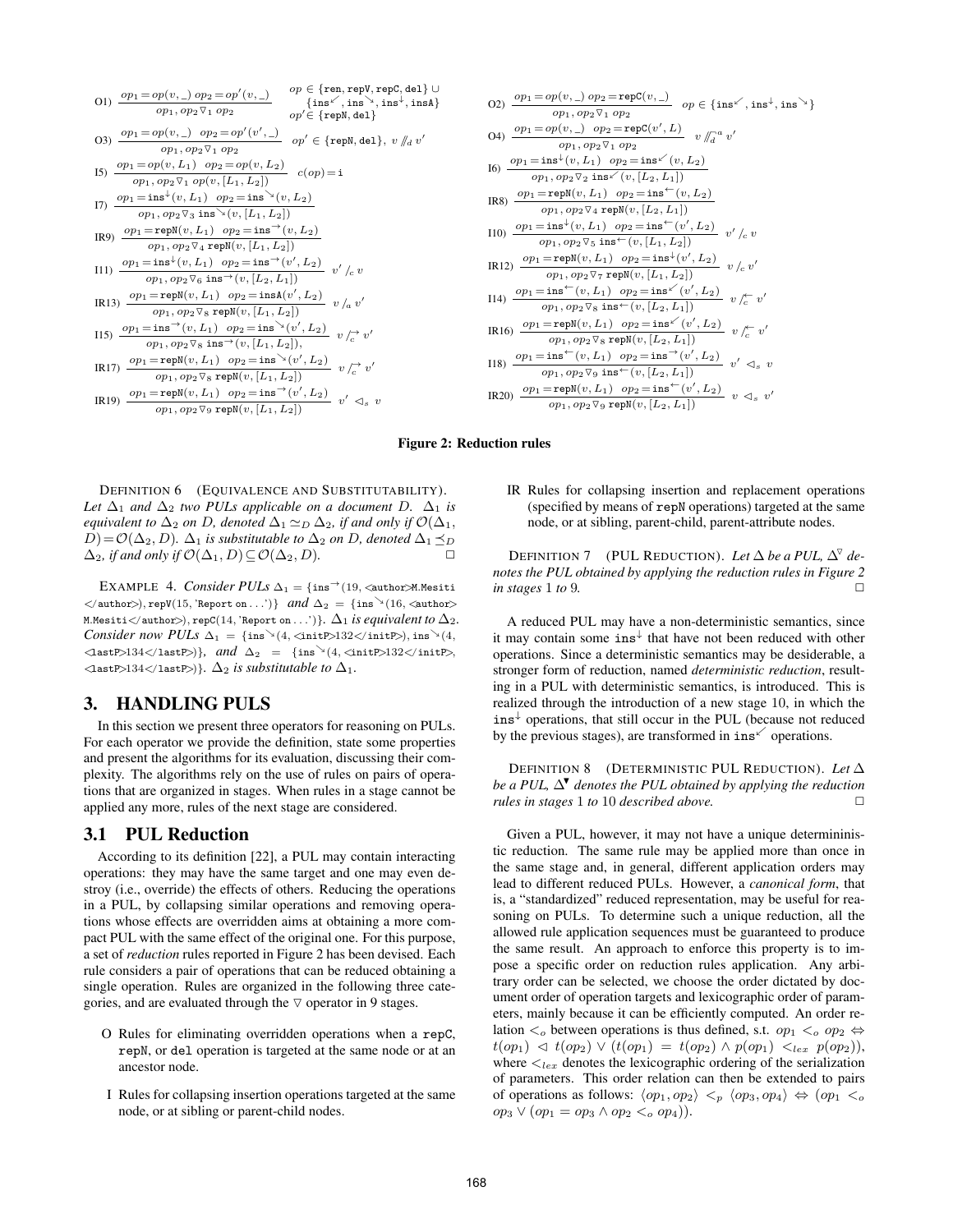| stage | rule             | op <sub>1</sub>                                                                                 | $op_2$                                                       | reduced                                                                                                                                                     |
|-------|------------------|-------------------------------------------------------------------------------------------------|--------------------------------------------------------------|-------------------------------------------------------------------------------------------------------------------------------------------------------------|
|       | O <sub>1</sub>   | ren(5, title)                                                                                   | $repN(5, \langle a \rangle M M \langle a \rangle)$           | repN(5, <a)m n(<a="">)</a)m>                                                                                                                                |
|       | I5               | $ins^{-1}(7, \langle a \rangle AC \langle a \rangle)$                                           | $ins^{-1}(7, G G$                                            | $ins^{\rightarrow}$ (7, $\langle a \rangle A C \langle a \rangle$ , $\langle a \rangle G G \langle a \rangle$ )                                             |
|       | I5               | $ins^{-1}(7, \langle a \rangle A C \langle a \rangle, \langle a \rangle G C \langle a \rangle)$ | $ins^{-1}(7, \langle a \rangle F C \langle a \rangle)$       | $ins^{\rightarrow}$ (7, $\langle a \rangle A C \langle a \rangle$ , $\langle a \rangle G C \langle a \rangle$ , $\langle a \rangle F C \langle a \rangle$ ) |
|       | IR8              | $repN(5, \langle a \rangle MN \langle a \rangle)$                                               | $ins^{\leftarrow}(5, \langle t \rangle R \langle t \rangle)$ | $repN(5, \langle t \rangle R \langle t \rangle, \langle a \rangle M M \langle a \rangle)$                                                                   |
| 8     | 115              | $ins^{-1}(7, \langle a \rangle A C \langle a \rangle, \langle a \rangle G C \langle a \rangle,$ | $ins^{\searrow} (7, \langle m \rangle M \langle m \rangle)$  | $ins^{\rightarrow}$ (7, $\langle a \rangle A C \langle a \rangle$ , $\langle a \rangle G G \langle a \rangle$ ,                                             |
|       |                  | $\langle a \rangle F C \langle a \rangle$                                                       |                                                              | $\langle a \rangle F$ C $\langle a \rangle$ , $\langle m \rangle M \langle m \rangle$                                                                       |
|       | IR <sub>16</sub> | $repN(5, R, <\langle aMM\sim(a\rangle))$                                                        | $ins^{2}(4, 2004$                                            | repN $(5, \langle y \rangle 2004 \langle y \rangle, \langle t \rangle R \langle t \rangle, \langle a \rangle M M \langle a \rangle)$                        |

#### Table 3: Reduction steps of Example 5

DEFINITION 9 (CANONICAL FORM). Let  $\Delta$  be a PUL,  $\Delta^{\bullet}$ *denotes its canonical form obtained by applying rules in stages* 1 *to* 10 *and so that a rule* r *can be applied on a pair*  $\langle op_3, op_4 \rangle \in \Delta$ *only if no pair of operations*  $\langle op_1, op_2 \rangle$  *exists such that r applies on*  $\langle op_1, op_2 \rangle$  *and*  $\langle op_1, op_2 \rangle <sub>p</sub> \langle op_3, op_4 \rangle$ .

PROPOSITION 1 (PUL REDUCTIONS). *Let* ∆ *be a PUL applicable on a document D, and*  $\Delta^{\nabla}$ ,  $\Delta^{\nabla}$ , and  $\Delta^{\nabla}$  be a reduction, a *deterministic reduction and the canonical form of* ∆*, respectively.*

- $\Delta^{\nabla}, \Delta^{\nabla}, \Delta^{\nabla}$  *are substitutable to*  $\Delta$  *on D*.
- $|\mathcal{O}(\Delta, D)| \geq |\mathcal{O}(\Delta^{\nabla}, D)| \geq |\mathcal{O}(\Delta^{\nabla}, D)| = |\mathcal{O}(\Delta^{\nabla}, D)| = 1.$
- $\Delta$ <sup>*i*</sup> *is unique for*  $\Delta$ *.*
- $(\Delta^r)^r = \Delta^r, r \in {\nabla, \nabla, \overline{\nabla}}.$

The proposed definitions of reduction, deterministic reduction, and canonical form suggest a straight-forward algorithm for their computations. An optimized algorithm can be obtained relying on the following considerations: (*i*) reduction rules O3 and O4 only apply to pairs of operations whose targets are bound by the A-D relationship; (*ii*) stage 10 (useful only for the deterministic and canonical reduction) requires a simple translation of operations; (*iii*) all other reduction rules only apply on pairs of operations whose targets are the same, sibling or bound by the P-C/E-A relationship. The optimized algorithm, whose complexity is  $\mathcal{O}(k \cdot$  $log(k)$ , where k is the size of the PUL, can be found in [7].

EXAMPLE 5. *Let* ∆ *be the PUL specified on the document in Figure 1 consisting of the following operations:*

ins.(4, <year>2004</year>)*,* ins  $\lambda$  (4, <month>March</month>), ren(5, title)*,* ins→(7, <author>A.Chaudhri</author>)*,* ins<sup>←</sup>(5,  $lt$ title $\aleph$ Report on EDBT04 ... $lt$ /title $>$ ), ins→(7, <author>G.Guerrini</author>)*,*

- ins→(7, <author>F.Cavalieri</author>)*,*
- repN(5, <author>M.Mesiti</author>)*,*
- ins<sup>↓</sup> (16, <author>P.Gardner</author>)*.*

*In Table 3 each row reports a stage of the reduction process along with the applied rule, the reduced operations, and the obtained result (only initials of tags and values are reported for the sake of conciseness). The reduced PUL is*  $\Delta^{\nabla} = \{ \text{repN}(5, \langle y \rangle, 2004 \langle y \rangle, \langle y \rangle, \langle y \rangle, \langle y \rangle, \langle x \rangle, \langle y \rangle, \langle x \rangle, \langle y \rangle, \langle y \rangle, \langle y \rangle, \langle y \rangle, \langle y \rangle, \langle y \rangle, \langle y \rangle, \langle y \rangle, \langle y \rangle, \langle y \rangle, \langle y \rangle, \langle y \rangle, \langle y \rangle, \langle y \rangle, \langle y \rangle, \langle y \rangle, \langle y \rangle, \langle y \rangle, \langle y \rangle, \langle$  $<\!\!a\!\!>\!\!M\,M\!<\!\!/\,a\!\!>\,),\,\text{ins}^{\rightarrow}\big(7,\!<\!\!a\!\!>\!\!A\;C\!<\!\!/\,a\!\!>,\!<\!\!a\!\!>\!\!G\,G\!<\!\!/\,a\!\!>,\!<\!\!a\!\!>\!\!F\;C\!<\!\!/\,a\!\!>,\!<\!\!m\!\!>\!\!M\!<\!\!/\,n\!\!>\big),$ ins<sup>↓</sup> (16, <t>P G</t>)} *. This reduction is not deterministic because it contains a* ins<sup>↓</sup> *operation. The deterministic reduction is obtained by transforming this operation in a* ins<sup> $\angle$ </sup>. *The obtained deterministic reduction is not a canonical form. Indeed, rule* I5 *in stage 1 has been applied without taking into account the lexicographic order of operation parameters. The canonical form is*  $\Delta$ <sup>*r*</sup> =  ${repN(5, 2004 \le y>, R, <\alpha M M, and  $M$ , in  $s^{\rightarrow}$  (7, A C,$  $\langle a \rangle F C \langle a \rangle$ ,  $\langle a \rangle G C \langle a \rangle$ ,  $\langle m \rangle M \langle m \rangle$ ),  $ins \langle (16, \langle t \rangle P G \langle t \rangle) \rangle$ .

## 3.2 Handling Parallel PULs: PUL Integration

Given two PULs referring to the same document we aim at integrating them, that is, at obtaining a single PUL that combines their effects. Integrating two PULs in a single PUL, however, is not always possible, due to different kinds of *conflicts* among the operations in the PULs, that do not allow to simply "put them together" through a union. Intuitively, conflicts characterize the situations in which both PULs modify the same document nodes and cause a clash. Specifically, the following situations can be distinguished: (*i) incompatibility* between operations in the PULs, according to Definition 3, that would prevent the set of operations resulting from the union to be a PUL; (*ii*) *repetitions*: two operations of the same type, like, e.g., two insertions of the same attribute into an element, that would result in an error when the PUL is executed; (*iii*) *orderdependence*: operations whose effects are different depending on the order in which they are executed, e.g., two insertions of a first child into the same element; *(iv) overriding* of an operation by another, so that the first operation has no effect on the document due to the presence of the second one. For instance, the deletion of a node overrides a rename of that node.

We aim at identifying conflicting operations by inspecting the PULs, without computing their effects on the document. This leads us to identify the following types of conflicts, that can be detected between an operation of the first PUL and one of the second PUL:

- 1. *repeated modification:* repeated modifications with the same target, that results in incompatible operations;
- 2. *repeated attribute insertion:* repeated attribute insertions with the same target, that results in a repetition error;
- 3. *element insertion order:* insertion operations of the same kind (except ins<sup> $\downarrow$ </sup>) with the same target;
- 4. *local override:* overriding between operations with the same target, specifically, any operation is overridden by a deletion or a node replacement, while insertions of new children by a children replacement;
- 5. *non-local override:* overriding between operations with different targets, that is, operations overridden by a deletion or a replacement targeted at an ancestor of their targets.

Conflict types 1–3 are symmetric, whereas 4 and 5 are not (there is an overriding operation and an overridden one). To capture this difference, we represent conflicts as symmetric relations  $\stackrel{ct}{\longleftrightarrow}$  ( $ct \in$ [1..3]) and asymmetric relations  $\stackrel{ct}{\rightarrow}$  ( $ct \in [4, 5]$ ) as defined by rules in Figure  $3<sup>3</sup>$ . These conflicts need to be handled appropriately when solving conflicts and reconciling PULs. For handling them, we model a conflict as a triple, as stated by the following definition.

<sup>&</sup>lt;sup>3</sup>For the sake of conciseness, in the rules we have not explicitly considered operation repN $(v, []$ ) because it is equivalent to del $(v)$ .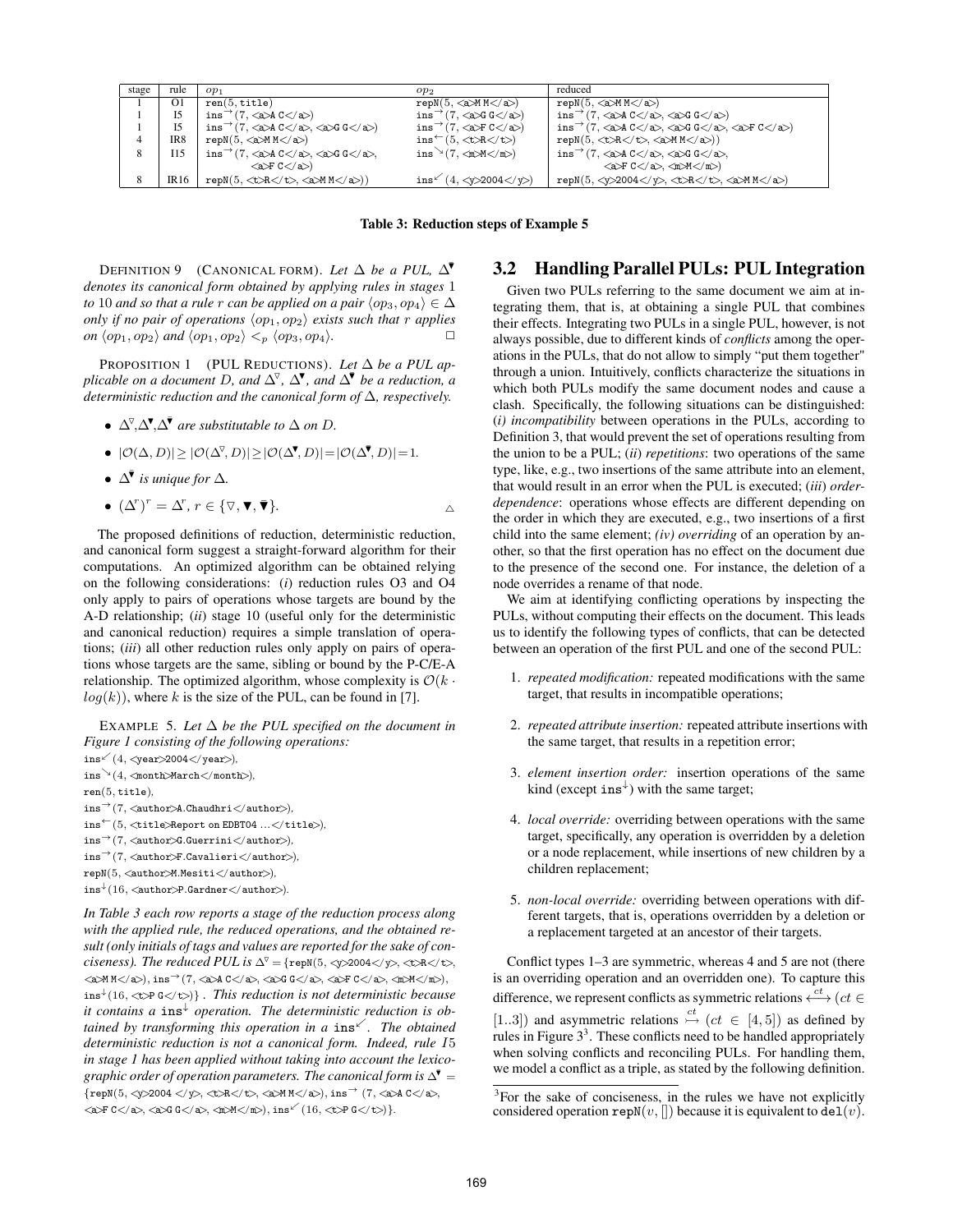#### Repeated modification:

| $t(op_1) = t(op_2)$ $o(op_1) = o(op_2)$ $o(op_1) \in \{ren, repN, repC, repV\}$                                                                                            |
|----------------------------------------------------------------------------------------------------------------------------------------------------------------------------|
| $op_1 \longleftrightarrow op_2$                                                                                                                                            |
| <b>Repeated insertion:</b>                                                                                                                                                 |
| $t(op_1) = t(op_2)$ $o(op_1) = o(op_2) = insA$                                                                                                                             |
| $\exists v_1 \in \mathcal{R}(p(op_1)), v_2 \in \mathcal{R}(p(op_2)) \text{ s.t. } \lambda(v_1) = \lambda(v_2)$                                                             |
| $op_1 \stackrel{2}{\longleftrightarrow} op_2$                                                                                                                              |
| <b>Insertion order:</b>                                                                                                                                                    |
| $t(op_1) = t(op_2) \ \ o(op_1) = o(op_2) \in \{\mathtt{ins}^{\leftarrow},\mathtt{ins}^{\rightarrow},\mathtt{ins}^{\vee},\mathtt{ins}^{\searrow},\mathtt{ins}^{\searrow}\}$ |
| $op_1 \stackrel{3}{\longleftrightarrow} op_2$                                                                                                                              |
| <b>Local overriding:</b>                                                                                                                                                   |
| $t(op_1) = t(op_2)$ $o(op_1) \in \{repN, del\}$                                                                                                                            |
| $o(op_2) \in \{ren, repV, repC, ins \times, ins \times, insA, ins^{\downarrow}, del\}$                                                                                     |
| $\neg(o(op_1) = o(op_2) = del)$                                                                                                                                            |
| $op_1 \stackrel{4}{\rightarrow} op_2$                                                                                                                                      |
| $t(op_1) = t(op_2)$ $o(op_1) = \text{repC}$ $o(op_2) \in \{\text{ins}^{\vee}, \text{ins}^{\perp}, \text{ins}^{\searrow}\}$                                                 |
| $op_1 \rightarrow op_2$                                                                                                                                                    |
| Non-local overriding:                                                                                                                                                      |
| $t(op_2) \nparallel_d t(op_1)$ $o(op_1) \in \{ \text{repN}, \text{del} \}$ $o(op_2) \neq \text{del}$                                                                       |
| $op_1 \stackrel{5}{\rightarrow} op_2$                                                                                                                                      |

t(op2) //¬<sup>a</sup> d t(op1) o(op1) ∈ {repC} o(op2) 6= del  $op_1 \overset{5}{\rightarrow} op_2$ 

#### Figure 3: Conflicts

**DEFINITION 10** (CONFLICT). A conflict is a triple  $\langle op, OS, ct \rangle$ *where* op *is either unspecified (denoted by* Λ*) or an operation,* OS *is a set of operations,*  $ct \in [1..5]$  *is the conflict type, and:* 

- *if*  $ct \in [1..3]$ ,  $op = \Lambda$  *and OS is a (maximal) set of operations among which relation*  $\xleftarrow{ct}$  *holds*;
- *if*  $ct \in [4, 5]$ ,  $op \neq \Lambda$  *and OS is the (maximal) set of opera-* $\emph{tions op}'$  such that  $\emph{op} \overset{\text{ct}}{\rightarrow} \emph{op}'$ *.* ✷

DEFINITION 11 (INTEGRATION). Let  $\Delta_1$ ,  $\Delta_2$  be two PULs. *Their integration*  $\Delta_1 \odot \Delta_2$  *is defined as a pair*  $\langle \Delta, \Gamma \rangle$  *where*  $\Gamma$  *is the set of conflicts among operations in*  $\Delta_1$  *and*  $\Delta_2$  *and*  $\Delta = \{op| op \in$  $\Delta_1 \cup \Delta_2 \wedge op \notin \bigcup_{c \in \Gamma} {\{\Pi_1(c)\} \cup \Pi_2(c)\}^4$  *is a PUL.*  $\Box$ 

Note that the PUL obtained as integration of two PULs  $\Delta_1$  and  $\Delta_2$  coincides to their merge (according to Definition 5)  $\Delta_1 \circ \Delta_2$ when no conflict arises.

PROPOSITION 2 (INTEGRATION WITHOUT CONFLICTS). *Let* ∆1*,* ∆<sup>2</sup> *be the deterministic reductions of two PULs on a document D*, *if the* Γ *component of their integration*  $\Delta_1$  ⊙ $\Delta_2$  *is empty, then the*  $\Delta$  *component is*  $\Delta_1 \circ \Delta_2$  *and it is equivalent to*  $\Delta_1$ ;  $\Delta_2$  *and to*  $\Delta_2$ ;  $\Delta_1$  *on* D.

The proof the proposition relies on the following lemma.

LEMMA 1. *Given PULs*  $\Delta_1$  *and*  $\Delta_2$  *applicable on the same document D, if two operations*  $op_1 \in \Delta_1$  *and*  $op_2 \in \Delta_2$  *are nonconflicting then:*

- *they are compatible according to Definition 3, thus*  $\{op_1, op_2\}$ *is an applicable PUL;*
- op<sub>1</sub> is applicable on any document in  $\mathcal{O}(op_2, D)$  and op<sub>2</sub> is *applicable on any document in*  $\mathcal{O}(op_1, D)$ .

#### Algorithm 1 Conflict detection

Require:  $\Delta_1, \ldots \Delta_n$ 1:  $C = \emptyset$ ;

- 
- 2:  $(\Delta_{v_1}, ..., \Delta_{v_k})$  is the partition of  $\Delta_1 ... \Delta_n$  according to the target node, sorted in preorder traversal;
- 3: for  $k = 1$  to  $k$  do
- 4:  $C = C \cup Conflicts^{1..4}(\Delta_{v_i});$
- 5: end for
- 6: Create a tree  $T = (V, E)$  s.t.:
- $V = \{v_1, \ldots, v_k\};$  $E = \{ (v_1, v_2) | (v_2 /_c v_1 \vee v_2 /_d v_1) \wedge \exists v' . (v' /_d v_1 \wedge v_2 /_d v') \};$ 7:  $C = C \cup Conflict^5(T);$

8:  $\Delta = \{op| op \in \Delta_1 \cup ... \cup \Delta_n, op \notin {\Pi_1(C)} \} \cup {\Pi_2(C)}\};$ Ensure: return  $\langle \Delta, C \rangle$ ;

EXAMPLE 6.  $Let \Delta_1 = \{insA(4, initPage = "132"), repV(8, 'MM'),$ repN(7,  $\langle \text{authors/}\rangle$ )} *and*  $\Delta_2 = \{ \text{insA}(4, \text{lastPage} = \text{"134"}), \text{ren}(5,$ title)} *be two PULs specified by two producers. No conflicts arise in their integration. Therefore, it is possible to merge the two PULs. Its deterministic reduction*  $\Delta$ <sup>*is*</sup> {insA(4, initPage = "132",  $\mathtt{lastPage} = \texttt{"134"}), \mathtt{ren}(5, \mathtt{title}), \mathtt{repN}(7, \texttt{})\} \, .$ 

An efficient algorithm for detecting conflicts among a list of PULs  $\Delta_1, \ldots, \Delta_n$  can be obtained by looking at the operations in groups according to their target node. Specifically, conflicts of types 1–3 arise between operations of the same type with the same target, conflicts of type 4 between operations of different types but with the same target. Only conflicts of type 5 require to compare operations targeted at different nodes, bound by the  $/ \! / \! d$  relationship, and are thus more costly to determine.

Algorithm 1 first sorts the operations in the PULs according to their target nodes preorder traversal and tags each operation with the PUL it belongs to (because conflicts should be checked among operations belonging to different PULs), thus grouping operations with the same target. For each group, local conflicts (types 1-4) are detected in four stages. Each operation involved in at least a conflict is marked as conflicted. Then, non-local conflicts (type 5) are detected exploiting a tree structure whose nodes are the targets of the operations in the PULs and edges represent the P-C, or A-D relationships existing among the nodes in the original document (if a forest is obtained a dummy root node is introduced). Nodes are associated with the corresponding group of operations. Finally, through a postorder visit of the tree, the non-local conflicts are determined. The operations in each node  $v$  are compared with those recursively collected from the children of  $v$  in order to identify conflicts of type 5. When all groups have been processed, the PUL of non-conflicting operations and the identified conflicts are returned.

 $\text{EXAMPLE}$  7.  $\text{Let } \Delta_1 = \{ op_1^1 = \text{insA}(7, \text{email} = \text{"catania@disi"}),$  $\sigma p^2_1$  = ins<sup>→</sup>(5,<author>GG</author>),  $\sigma p^3_1$  = repV(9, '34'),  $\Delta_2$  =  $\{op_2^1 = \text{insA}(7, \text{email} = \text{"catania@gmail"}), op_2^2 = \text{ins}^{\rightarrow}(5, \text{~cauthor}\&\text{~C}$  $\langle \angle$ author $\rangle$ ,  $op_2^3$  = repV(9, '35'),  $op_2^4$  = repV(8, 'FC'),  $op_2^5$  = ins<sup> $\leftarrow$ </sup>(7,  $\langle \text{author}\rangle \text{F C } \langle \text{/author}\rangle \text{)}$  *and*  $\Delta_3 = \{ op_3^1 = \text{repC(7, 'G G')} \}$  *be three PULs to be integrated. Operations are first ordered and partitioned according to their target node and the following partitioning is ob*tained:  $[\{op_1^2, op_2^2\}_5, \{op_1^1, op_2^1, op_3^1, op_2^5\}_7, \{op_2^4\}_8, \{op_1^3, op_2^3\}_9].$ *Conflicts of type 1-4 are detected on operations with the same target node. By applying the rules in Figure 3 the following conflicts are identified:*  $cf_1 = \langle \Lambda, \{op_1^2, op_2^2\}, 3 \rangle$ ,  $cf_2 = \langle \Lambda, \{op_1^1, op_2^1\}, 2 \rangle$ ,  $cf_3 = \langle \Lambda, \{op_1^3, op_2^3\}, 1\rangle$ . Then, operations are organized in the *tree structure in Figure 4 for detecting conflicts among operations whose targets are bound by the A-D relationship. Through a visit of* this tree, the non-local conflict  $cf_4 = \langle op_3^1, \{op_2^4\}, 5 \rangle$  is identified.

<sup>&</sup>lt;sup>4</sup>Given a tuple t,  $\Pi_i(t)$  denotes the i-th component of the tuple.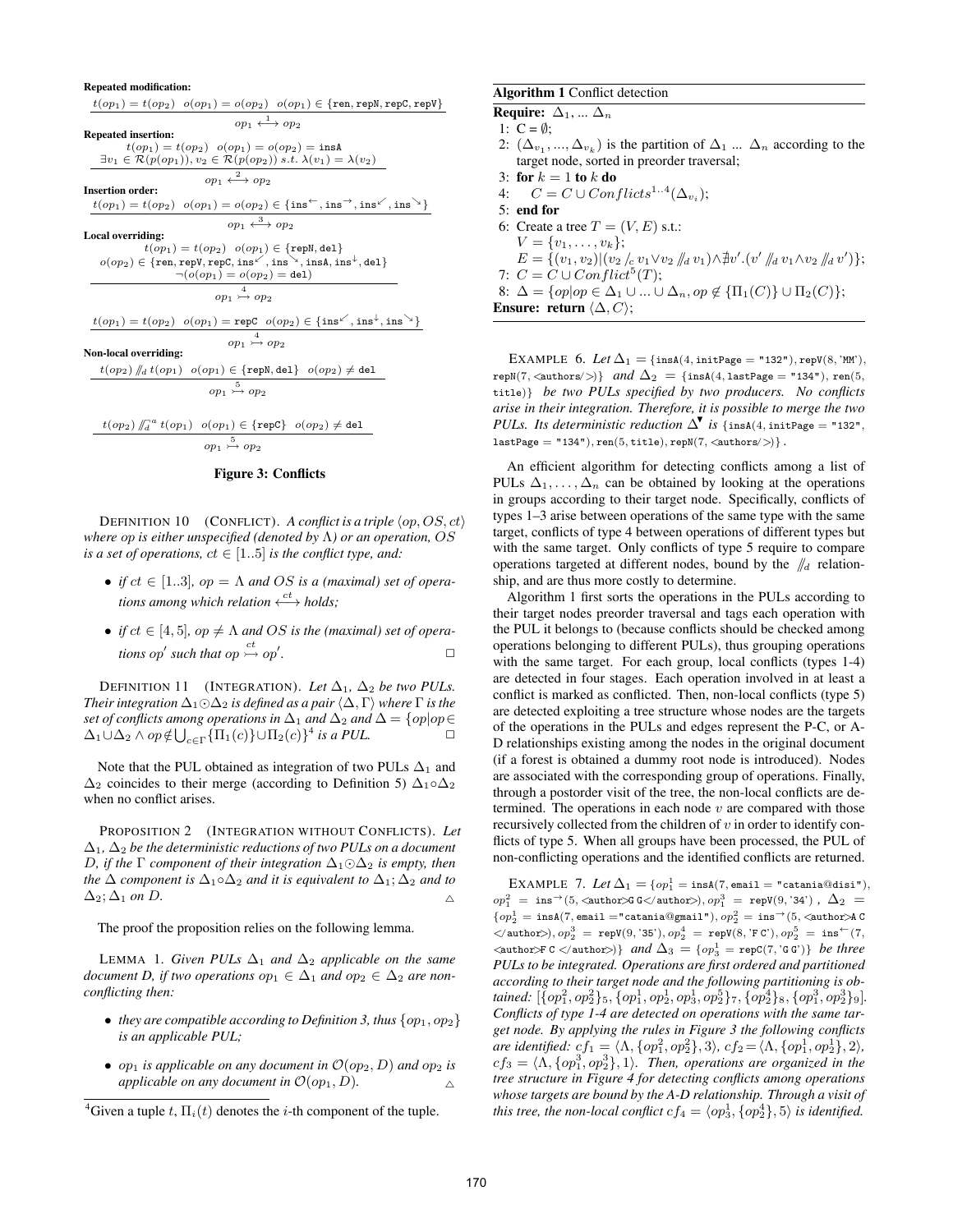

Figure 4: Tree structure for detecting non-local conflicts

PROPOSITION 3 (COMPLEXITY OF ALGORITHM 1). Let  $\Delta_1$ . . . ∆<sup>n</sup> *be a list of PULs to be integrated. The complexity of Algorithm 1 is*  $O(k^2 + a)$  *where*  $k = \sum_{i=1}^{n} |\Delta_i|$  *and a is the number of attributes inserted through* insA *operations in*  $\Delta_1 \ldots \Delta_n$ .

The presence of conflicts may prevent PUL integration to maintain a semantics substitutable to that of a sequential application of the PULs. Therefore, this can lead to discard the PULs and asking the PUL producers to devise different modifications of the document. However, in some of the application contexts we have considered, it could be better to solve the conflicts even if this causes some operations to be discarded (think for example the data cloud context in which the PUL producers might not be available anymore). A simple solution would be to force, whenever possible, a sequential application of the PULs (i.e., PUL aggregation, discussed in next section), but this blurs the semantics of parallel execution of PULs (by forcing a specific, arbitrary, application order) and may not be desiderable in many contexts.

For this reason, we devise an architecture in which PUL producers can specify policies that give the possibility to the PUL executor to relax (or strictly enforce) some constraints specified in its PULs to guarantee that the different PULs on the same document can be reconciled. Moreover, PUL executors are equipped with a reconciliation algorithm, named *conflict resolution algorithm*, that, given a set of conflicts, relies on the policies of the involved PUL producers to find a solution to the identified conflicts that meets such policies (even if this means that some operations contained in the PULs may be discarded), if any.

DEFINITION 12 (PUL RECONCILIATION). Let  $\Delta_1$ ,  $\Delta_2$  be *PULs,*  $\Xi_1$ ,  $\Xi_2$  *their policies,*  $\Upsilon$  *a conflict resolution algorithm,*  $\Delta_1 \odot \Delta_2 = \langle \Delta, \Gamma \rangle$  *be their integration (with*  $\Gamma \neq \emptyset$ ). The reconcil*iation of*  $\Delta_1$  *and*  $\Delta_2$  *according to*  $\Xi_1$ ,  $\Xi_2$ ,  $\Upsilon$ *, denoted as*  $\Delta_1 \odot_{\Pi} \Delta_2$  $i s \Delta \cup \Upsilon(\Xi_1, \Xi_2, \Delta, \Gamma)$ *, if*  $\Upsilon(\Xi_1, \Xi_2, \Delta, \Gamma)$  *returns a set of opera* $tions, it is undefined in case it fails.$ 

The algorithm for reconciling PULs depends on the specific conflict resolution policies adopted by the executor, and on the producer policies associated with the PULs, and both of them are application-dependent. Thus, we provide an instantiation of a conflict resolution algorithm, producer policies and the corresponding reduction algorithm in Section 4, when describing our prototype PUL handling system.

### 3.3 Handling Sequential PULs: PUL Aggregation

Given two PULs  $\Delta_1$  and  $\Delta_2$  we aim at aggregating them, that is, at obtaining a single PUL  $\Delta$  which cumulates the effects of their sequential executions  $\Delta_1$ ;  $\Delta_2$  in the specified order. Differently from integration where the two PULs refer to the original document, in aggregation  $\Delta_2$  can refer to the document updated through  $\Delta_1$ . Moreover, there is no need of recurring to policies to reconcile conflicts, since the net result of the sequential application of

A1) 
$$
\frac{op_1 = op(v, L_1) op_2 = op(v, L_2)}{\Delta'_1 \cup \{ op_1, op_2\}, \Delta'_2 \xrightarrow{A} \Delta'_1 \cup \{ op(v, [L_1, L_2])\}, \Delta'_2}
$$

$$
c(op) = i
$$
  
A2) 
$$
\frac{op_1 = op(v, L_1) op_2 = op(v, L_2)}{\Delta'_1, \Delta'_2 \cup \{ op_1, op_2\} \xrightarrow{A} \Delta'_1, \Delta'_2 \cup \{ op(v, [L_1, L_2])\}}
$$

$$
c(op) = i
$$
  
B3) 
$$
\frac{op_1 = op(v, \_) op_2 = op(v, \_)}{\Delta'_1 \cup \{ op_1\}, \Delta'_2 \cup \{ op_2\} \xrightarrow{A} \Delta'_1, \Delta'_2 \cup \{ opv, \_] op \in \{\text{ren}, \text{repV}, \text{repC}\}}
$$

$$
c4) \frac{op_1 = \text{ins}^r(v, L_1) op_2 = \text{ins}^r(v, L_2)}{\Delta'_1 \cup \{ op_1\}, \Delta'_2 \cup \{ op_2\} \xrightarrow{A} \Delta'_1, \Delta'_2 \cup \{ op(v, [L_1, L_2])\}}
$$

$$
r \in \{\leftarrow, \searrow\}
$$

$$
\frac{op_1 = \text{ins}^r(v, L_1) op_2 = \text{ins}^r(v, L_2)}{\Delta'_1 \cup \{ op_1\}, \Delta'_2 \cup \{ op_2\} \xrightarrow{A} \Delta'_1, \Delta'_2 \cup \{ op(v, [L_2, L_1])\}}
$$

$$
r \in \{\rightarrow, \swarrow\}
$$

$$
\frac{op_1 = op(v, T_1...T_i...T_n) \Delta_{v'} = \{o \in \Delta_2 | t(o) = v'\}}{\Delta'_1 \cup \{ op_1\}, \Delta_2 \xrightarrow{A} \Delta'_1 \cup \{ op(v, P)\}, \Delta_2 \setminus \Delta_{v'}}
$$

$$
r = T_1...T'_i...T_n
$$

#### Figure 5: Aggregation rules

two PULs is always well defined. The aggregation of two PULs consists of their merge, provided that the operations in the second PULs do not depend on the operations specified in the first one. Otherwise, dependencies must be removed before merging the two PULs. Specifically, we identify the following dependencies and define the rules in Figure 5 for their removal. The position of nodes inserted by operations in  $\Delta_2$  depends on the position of a node inserted by an insert operation of the same type on the same node in  $\Delta_1$ . Rules A1, A2, C4, and C5 cumulate the effect of insert operations of the same type on the same node, so that the order of inserted nodes in the aggregated PUL is one of those obtainable by the sequential execution of  $\Delta_1$  and  $\Delta_2$ . Rule B3 deals with overriding operations in  $\Delta_2$  by eliminating the overridden operation specified in  $\Delta_1$ . Rule C6, finally, handles the situation in which a set of operations in  $\Delta_2$  refers to nodes of a tree  $T_i$  which is a parameter of an operation op in  $\Delta_1$ . In this case, the modifications specified for  $T_i$ in  $\Delta_2$  are applied and removed from the operations of  $\Delta_2$ . Note, however, that in case the first PUL specifies a repC operation on a node v and the second PUL an ins<sup> $\overline{\times}$ </sup>, ins<sup> $\overline{\phantom{a}}$ </sup> or ins  $\overline{\phantom{a}}$  operation on  $v$  a more complex treatment is required. For the sake of conciseness, we omit the discussion of this situation. The interested reader may refer to the extended version [7] of this paper.

DEFINITION 13 (AGGREGATION). Let  $\Delta_1$ ,  $\Delta_2$  be two PULs. *Their aggregation*  $\Delta_1 \sim \Delta_2$  *denotes the PUL obtained through the application of operator* <sup>A</sup>( *in Figure 5 according to stages* <sup>1</sup> *to* 4. Specifically, let  $\Delta_1^f$ ,  $\Delta_2^f$  be the result of  $\langle \Delta_1, \Delta_2 \rangle \rightarrow{\Delta} (\Delta_1^f, \Delta_2^f)$ . *Then*  $\Delta_1 \neg \neg \Delta_2 = \Delta_1^f \cup \Delta_2^f$ .

PROPOSITION 4 (AGGREGATION). *Let* ∆<sup>1</sup> *be a PUL applicable on a document* D *and* ∆<sup>2</sup> *be a PUL applicable on any document in*  $\mathcal{O}(\Delta_1, D)$ *. Their aggregation*  $\Delta_1 \rightarrow \Delta_2$  *is substitutable to*  $\Delta_1$ ;  $\Delta_2$  *on D.*  $\Delta$ 

Algorithm 2 for efficiently aggregating a list  $\Delta_1,\ldots,\Delta_n$  of PULs, with the property that  $\Delta_k$  (1  $\leq k \leq n$ ) is applied on the original document D modified according to  $\Delta_1, \ldots, \Delta_{k-1}$ , has been defined. The algorithm relies on the use of an hash table  $H$  indexed on target nodes of the operations in the PULs and on nodes of the trees inserted by means of ins or rep operations. The value of  $H(v)$  is a pair  $\langle state, ops \rangle$  representing whether v belongs to the original document (old) or is being inserted by the considered PULs (new) and ops is the list of operations whose target is v.

The hash table is populated as follows. If the target  $v$  of an operation  $op(v, P)$  in a PUL  $\Delta_k$  (1  $\leq k \leq n$ ) has been already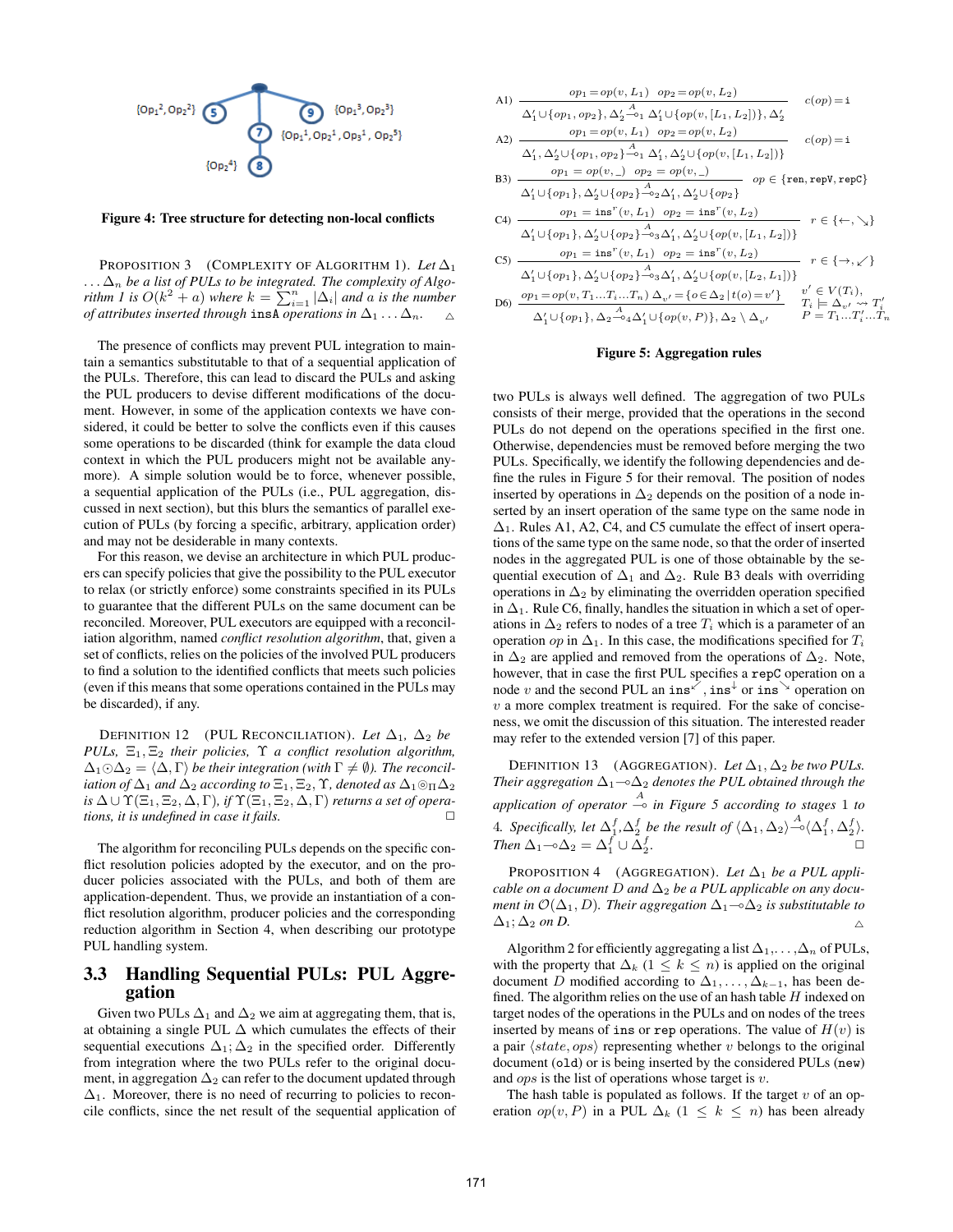included in  $H$ ,  $op(v, P)$  is appended to the operations associated with  $v$ , otherwise, it means that  $v$  belongs to the original document and no operations have been already specified for it. Therefore,  $H(v)$  is associated with  $\langle oId, \{op(v, P)\}\rangle$ . Then, each node  $v_n$ , contained in the parameter of op, is new with respect to the original document. Therefore,  $H(v_n)$  can be defined and the value  $\langle new, \{\} \rangle$  associated with it. Once the hash table has been populated with the operations in a PUL  $\Delta_k$ , it contains an entry for each node v belonging to the original document (and target of an operation) or being inserted through an operation of a PUL  $\Delta_i, i \leq k$ , and the update operations specified on it. The aggregation rules in Figure 5 can be applied<sup>5</sup> on the operations in  $H(v)$ .ops for each v in the original document D, where  $op_1 \in H(v)$ .ops  $\setminus \Delta_k$  and  $op_2 \in H(v)$ .ops  $\cap \Delta_k$ . Instead, the operations whose target v is not a node of  $D$  can be directly applied on the tree containing  $v$ (note that this corresponds to the application of rule D6 in Figure 5). Finally, the algorithm collects and returns all the operations in the hash table.

EXAMPLE 8. *Consider the following PULs to be aggregated. For the sake of conciseness, the node identifier is reported as superscript of the node.*  $\Delta_1 = \{\text{ins} \setminus (3, \text{ title}^2 \text{ >MIL}^26 \text{ title}^2 \text{ >title}^2 \text{ >title}^2 \text{ >title}^2 \text{ >title}^2 \text{ >title}^2 \text{ >title}^2 \text{ >title}^2 \text{ >title}^2 \text{ >title}^2 \text{ >title}^2 \text{ >title}^2 \text{ >title}^2 \text{ >title}^2 \text{ >title}^2 \text{ >title}^$  $\langle$ article>), repV(10, '13')},  $\Delta_2 = \{$ ins  $\angle$ (24,  $\langle$ author<sup>27</sup>>G G<sup>28</sup> $\langle$ /author>,  $\langle$ author<sup>29</sup>>M M<sup>30</sup> $\langle$ /author>), ren(5, title)},  $\Delta_3$  = {repN(29,  $\langle$ author<sup>31</sup>>  $F C^{32}$   $\lt$ /author>), ren(5, name), repV(26, 'On XML')}. Aggregation  $\Delta_1$ - $\Delta_2$  $is$  {ins<sup> $\gtrsim$ </sup>(3, <article<sup>24</sup>> <title<sup>25</sup>>XML<sup>26</sup> </title><author<sup>27</sup>> G G<sup>28</sup>  $<\!\!<\!\!\textrm{author}\!\!>\!<\!\!\textrm{author}\!\!>\!\!<\!\!\textrm{author}\!\!>\!<\!\!\textrm{author}\!\!>\!<\!\!\textrm{author}\!\!>\!<\!\!\textrm{author}\!\!>\!<\!\!\textrm{earthor}\!\!>\!\!>_\!\!\textrm{input}(\textrm{10},\textrm{'13'}),\textrm{ren}(\textrm{5},\textrm{m})$ title)} *in which* ins  $\searrow$  *of*  $\Delta_2$  *has been executed on the parameter of the* ins  $\sim$  *of*  $\Delta_1$ *. Moreover, aggregation*  $\Delta_1 \sim \Delta_2 \sim \Delta_3$  *is*  ${\frac{\text{ins}^{\searrow}(3, \text{ } \text{title}^25\text{ on } \text{XML}^26}$  </title> $\text{ *author* }^{27}$  G G<sup>28</sup>  $<\!\!/\texttt{author}\!\!>\!\!<\!\!\texttt{author}^3\!\!>\!\! \texttt{F}~\texttt{C}^{32}\!\!<\!\!\!/\texttt{author}\!\!>\!\!<\!\!\!/\texttt{article}\!\!>\!\!), \texttt{repN}(10,\texttt{special}=\;\!$ "2bis"<sup>33</sup>), ren(5, name)}. The last author of  $\ar{t}$ icle<sup>24</sup> and text node 26 *have been changed by applying aggregation rule* D6*, and* ren *in*  $\Delta_1 \rightarrow \Delta_2$  *has been removed because it is overridden by the same operation on the same node in*  $\Delta_3$  *(aggregation rule B3).* 

PROPOSITION 5 (COMPLEXITY OF ALGORITHM 2). Let  $\Delta_1$ . . . ∆<sup>n</sup> *be a list of PULs to be aggregated. The complexity of Algorithm 2 is*  $\mathcal{O}(k+p)$  *where*  $k = \sum_{i=1}^{n} |\Delta_i|$  *and p is the number of nodes inserted through insert operations in*  $\Delta_1 \ldots \Delta_n$ .

### 4. THE PUL HANDLER SYSTEM

In our reference architecture, PUL execution is decoupled from PUL production. PUL production is performed by evaluating an XQuery Update expression on a document, whereas PUL execution makes the updates in a PUL effective on a document. We refer to the node collecting PULs and making them effective on the document as *PUL executor*, while all the other nodes are referred to as *PUL producers*. We assume a single PUL executor per document, representing the node handling the *master* or authoritative version of a document, to avoid dealing with synchronization problems between different replicas of the same document, but our approach can be generalized to multiple executors as well. To decouple PUL production from their execution, we have modified the Qizx library to produce PULs and to accept PULs as input. PULs are represented as XML documents containing the serialization of each PUL operation along with the identifiers and labels of the target nodes. Decoupling PUL production from PUL execution introduces additional costs in serializing and exchanging PULs on the network if compared to a scenario where PULs are executed locally and right

#### Algorithm 2 Aggregation

| <b>Require:</b> $\Delta_1, \ldots \Delta_n$                               |  |  |
|---------------------------------------------------------------------------|--|--|
| 1: $H$ is a new hash table;                                               |  |  |
| 2: for $k=1$ to n do                                                      |  |  |
| for each $op(v, P) \in \Delta_k$ do<br>3:                                 |  |  |
| if $H(v)$ is not defined then<br>4:                                       |  |  |
| $H(v) = \langle \text{old}, \{op(v, P)\}\rangle;$<br>5:                   |  |  |
| 6:<br>else                                                                |  |  |
| $H(v)$ .ops = $H(v)$ .ops $\cup$ {op(v, P)};<br>7:                        |  |  |
| end if<br>8:                                                              |  |  |
| for each $v_n \in V(P)$ do<br>9:                                          |  |  |
| $H(v_n) = \langle \text{new}, \emptyset \rangle;$<br>10:                  |  |  |
| end for<br>11:                                                            |  |  |
| end for<br>12:                                                            |  |  |
| for each $v \in Dom(H)$ do<br>13:                                         |  |  |
| if $H(v)$ .state = old then<br>14:                                        |  |  |
| $applyRules(H(v).ops \setminus \Delta_k, H(v).ops \cap \Delta_k);$<br>15: |  |  |
| 16:<br>else                                                               |  |  |
| $applyRules(\cup_{v' \in Dom(H)} H(v').ops, H(v).ops);$<br>17:            |  |  |
| end if<br>18:                                                             |  |  |
| 19:<br>end for                                                            |  |  |
| $20:$ end for                                                             |  |  |
| <b>Ensure:</b> return $\cup_{v \in Dom(H)} H(v)$ .ops;                    |  |  |

after being produced. However, the PUL executor may take advantage of the knowledge of the exact nodes subjected to modification to execute PULs in streaming, without the need to access and load the whole document in main memory.

Our reasoning algorithms are made available both to the executor and to the producers. Thus, for instance, a producer may decide to aggregate its PULs before sending them to the executor or it can send disaggregated PULs that may be then aggregated by the executor before executing them.

In the remainder of this section, we discuss the most relevant problems we have to cope with in developing the system, that is, node identification and structural information, then present conflict resolution policies and, finally, provide an experimental evaluation of the developed system.

### 4.1 Node Identification and Structural Information

In the previous sections we have denoted document nodes through the node itself, since no need for explicit node identifiers arises. If PULs are produced and executed locally in the same process, as in current XQuery Update implementations, nodes are identified by means of the in-memory document representation. When PULs have to be serialized and exchanged across the network, explicit identifiers need to be assigned to document nodes. Such identifiers need to be unique in the document, immutable, not reusable (that is, identifiers of deleted nodes are not re-assigned to other nodes). Given a document, identifiers are assigned to nodes by means of an appropriate algorithm which is agreed upon and employed by all the PUL producers that manipulate that document. In this way, identifiers of document nodes belonging to the master document stored at the executor can be uniformly assigned by the producers and PULs containing operations targeted at them exchanged and later executed. We need however to decide when identifiers are assigned to new nodes inserted by the execution of the PUL itself. Specifically, in the aggregation context, a producer may execute sequential PULs on its local copy of the document, and these PULs

<sup>&</sup>lt;sup>5</sup>Given O and O' sets of operations,  $applyRules(O, O')$  denotes the application of the aggregation rules for  $op_1 \in O$  and  $op_2 \in O'$ .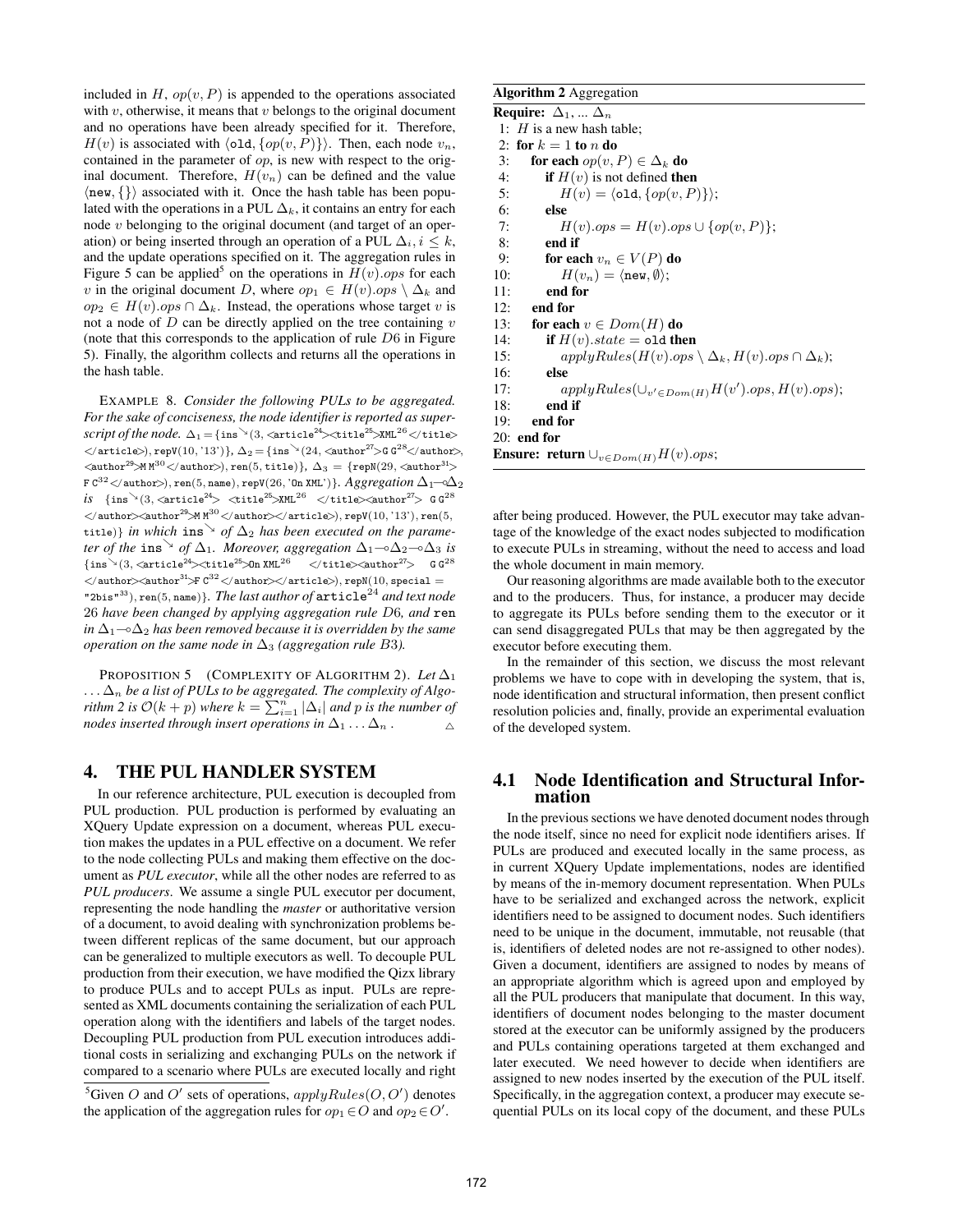may need to refer to nodes inserted during previous PULs. Identifiers are thus assigned to nodes when PULs are applied (either locally by a producer or on the master document by the executor). The producer relies on these identifiers for its local reasoning (if any). To ensure that the identifiers simultaneously assigned by different producers do not clash two alternative approaches can be adopted: either each producer has an assigned identification space and assigns identifiers in this space, or local identifiers assigned by producers are replaced by "global" ones assigned by the executor when updating the authoritative copy of the document.

For what concerns the structural information, as we discussed in Section 2, our reasoning does not require accessing the document. Rather, to check whether one of the structural relationships of Table 1 holds among two nodes (targets of operations in the PUL) a labeling scheme is used. Labels are associated with nodes in the document tree and attached to the target nodes of the operations specified in a PUL. During reasoning, structural information is only needed for the portion of the document already present before the start of the first PUL, thus the labeling is only modified when updates are applied by the executor on the authoritative copy of the document. Different labeling schemes can be adopted in our context with the property to be tolerant to updates, that it, document updates should not lead to relabeling of nodes. The one we have adopted is the Zhang containment, encoded by means of the CDQS[15], or alternatively the CDBS[14], encoder. This labeling scheme allows us to evaluate all the relationships in Table 1 with the exception of left sibling ( $\triangleleft_s$ ) and the possibility to distinguish between attributes/children of a given element ( $\ell_c$  and  $\ell_a$ ). For this purpose, we extended the labeling scheme to include the node type and the identifier of the left sibling node (if any). The obtained labeling scheme allows to determine all the relationships in Table 1 in constant time.

# 4.2 Conflict Resolution Policies

Different conflict resolution policies can be specified by the PUL producers in order to characterize the approach to solve conflicts during PUL integration. Consequently, the conflict resolution algorithm relies on the specified policies. Its behaviour may be very diverse depending on the context in which our system is used, but it should at least guarantee the strict observation of the policies specified by the PUL producers. Specifically, the algorithm must fail whenever it cannot identify a *valid reconciliation*: a conflict-free PUL that satisfies all the policies of the involved PUL producers.

In our system we have adopted the following policies that may be eventually specified by the PUL producers.

- *Preservation of insertion order.* The specified order for inserted nodes must not be altered by operations of other PULs.
- *Preservation of inserted data.* Inserted data (through repN, repC, repV or ins) must occur in the final document.
- *Preservation of removed data.* Removed data (through repN, repC, repV or del) must not occur in the final document.

Given a set of conflicts, dependencies among conflicts can be identified. Thus, by solving a specific conflict other dependent conflicts may be solved as well or become unsolvable according to the specified policies. Therefore, different resulting PULs may be obtained depending on the order in which conflicts are processed and solved. Moreover, the order of conflict processing may influence the number of discarded operations and thus the gap between the semantics of the original PUL and that of the reconciliated PUL.

#### Algorithm 3 Best-effort conflict resolution

Require:  $conflicts, \Delta, policies$ 

1:  $E = \emptyset; \Delta_g = \emptyset;$ 

- 2: let  $(\langle op_1, OS_1, ct_1 \rangle, ..., \langle op_n, OS_n, ct_n \rangle)$  be the list conflicts ordered as defined;
- 3: for  $i = 1$  to n do
- 4:  $op_i = op_i$  if  $op_i \notin E$ ,  $\Lambda$  otherwise;
- 5:  $OS_i = OS_i \setminus E;$
- 6:  $\langle solved, gen, excl \rangle = solve(\langle op_i, OS_i, ct_i \rangle, policies);$
- 7: if  $(solved = true)$  then
- 8:  $\Delta_g = \Delta_g \cup gen;$
- 9:  $E = E \cup excl;$
- 10: else
- 11: abort;  *conflicts not solvable*

12: end if

13: end for

**Ensure:** return  $(\Delta_g \cup \bigcup_{i=1..n} (OS_i \cup \{op_i\})) \setminus E;$ 

Determining the best ordering of conflicts, for a given sets of policies, easily become computationally prohibitive, especially when a large number of conflicts must be processed. Thus, the algorithm needs to balance different requirements: maximizing the probability of finding a valid reconciliation, minimizing execution time, and the number of discarded operations.

Algorithm 3 for conflict resolution aims to solve as many conflicts as possible, with a very low computational cost, by excluding operations involved in a conflict unless forbidden by the specified policies. The algorithm works as follows: it first orders the conflicts according to a given criterion and then processes a conflict at a time aiming at solving it. The resolution of a conflict may exclude one or more operations from the PUL making unnecessary to further consider them in the other conflicts they eventually belong to. Some of the conflicts that still need to be processed may thus be automatically solved. Specifically, a conflict is automatically solved when it is symmetric and it involves at most one operation, or it is asymmetric and either the overrider operation does not belong to the PUL anymore or the overridden operation set is empty.

Conflicts are ordered by identifying the *focus node* of a conflict. The focus node is the common target for symmetric conflicts while it is the overrider operation target for asymmetric ones. A conflict  $c_1$  precedes another conflict  $c_2$  if the focus node of  $c_1$  precedes the focus node of  $c_2$  according to document order ( $\triangleleft$ ). When the focuses of the conflicts coincide, their ordering is determined by the conflict type and the operations contained in the conflicts exploiting the following precedence: (*i*) conflicts of type 1 among repN operations, (*ii*) conflicts of type 4 with a repN overriding operation, (*iii*) conflicts of type 1 among dels, (*iv*) conflicts of type 4 with a del overriding operation, (*v*) conflicts of type 1 among repCs, (*vi*) conflicts of type 4 with a repC overriding operation, (*vii*) remaining conflicts of type 1 and type 2 , (*viii*) conflicts of type 3 and, finally, (*ix*) conflicts of type 5. Ordering the conflicts relying on the focus node allows us to consider a conflict on a focus node  $v$ only when we are sure that  $v$  will be present in the final document, that is, when all the operations that remove  $v$  have been excluded. Moreover, this ordering criterion avoids inconsistencies in resolution, as a conflict is processed only when any involved operation cannot be later excluded by a subsequent conflict resolution.

A conflict is processed through the solve function. Two are the possible outcomes: (*i*) the conflict cannot be solved according to the specified policies and the entire reconciliation is aborted; (*ii*) the conflict is solved and the sets of operations excl and gen are generated. excl is the set of operations excluded from the final PUL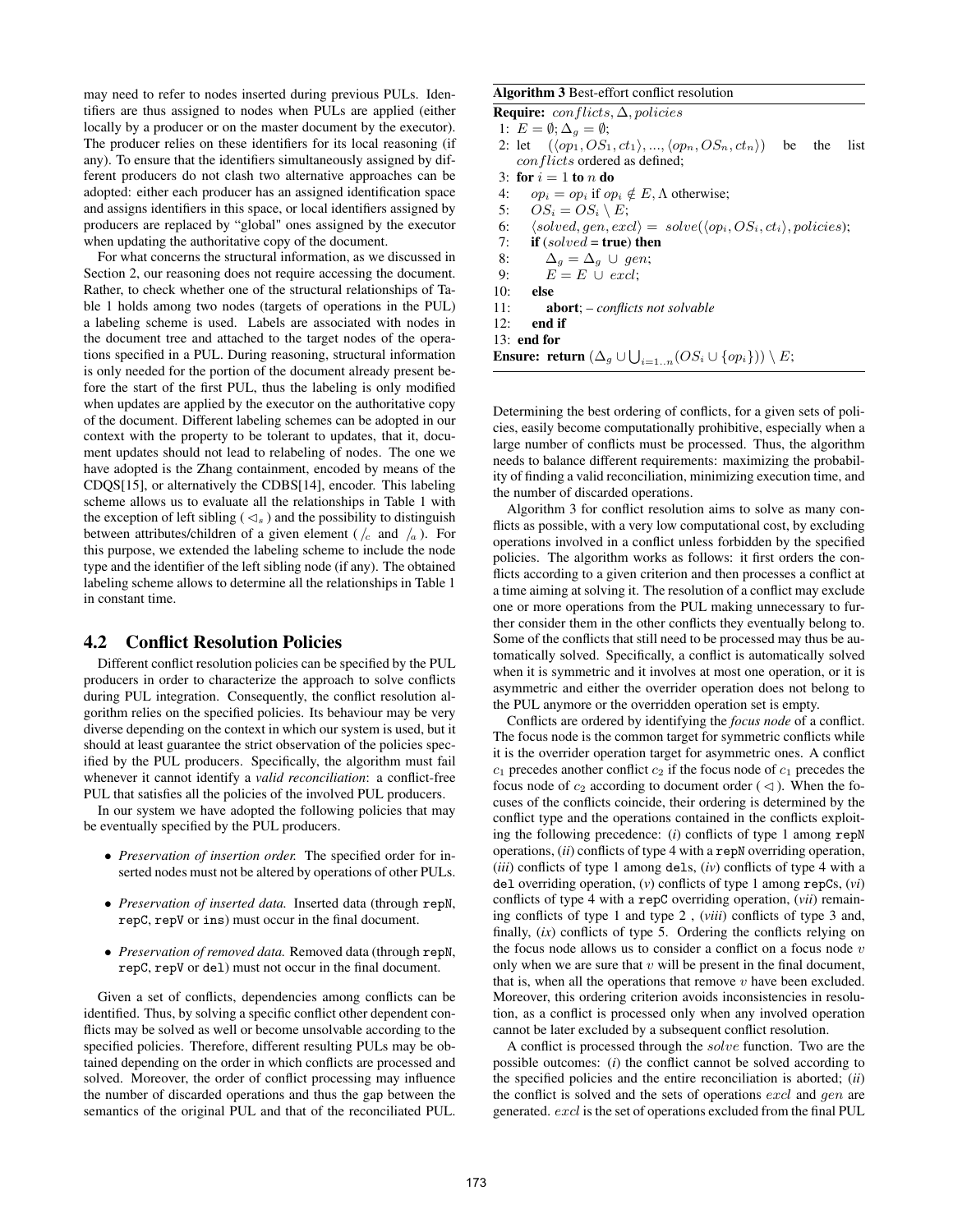(and thus also from the conflicts still to be processed); and  $qen$  is (possibly empty) set of operations generated when solving an order (type 3) conflict. The specific behaviour of this function depends on the conflict type, as follows:

- *Asymmetric conflicts.* Either the overriding or overridden operations are excluded. To increase the number of automatically solved conflicts, and thus the probability of finding a valid reconciliation, the overridden operations are excluded.
- *Order conflicts.* All the involved insertion operations are excluded and a new insertion operation of the same type having as parameter the concatenation of the operation parameters in a certain order is generated.
- *Non-order symmetric conflicts.* All but one of the involved operations are excluded.

When all conflicts have been processed a valid reconciliation is identified, which is composed of (*i*) the conflicted operations which have not been excluded, (*ii*) the original PUL operations not involved in any conflict and (*iii*) the set of operations generated when solving order conflicts.

EXAMPLE 9. *Consider the conflicts detected in Example 7. The algorithm identifies the focuses of these conflicts and orders them according to the specified criteria. The resulting list, where the fo-* $\emph{cus node is reported as a superscript, is } [cf^{[5]}_1, cf^{[7]}_2, cf^{[7]}_4, cf^{[9]}_3].$ 

*Suppose that the first producer specifies that insertion order and inserted data must be preserved, the second producer does not pose any constraint, and the last producer specifies a constraint on inserted data only. The algorithm processes the conflicts in the specified order according to these policies. The first conflict is solved by excluding both the involved operations and introducing the new operation* ins→(5, <author>G G</author>, <author>A C</author>) *that adheres to the "preservation of insertion order" policy of the first* producer. The second conflict is solved by excluding operation  $\mathrm{op}^1_2$ *to adhere to the "preservation of inserted data" policy of the first producer. Other conflicts are solved analogously by excluding operations*  $op_2^4$  *and*  $op_2^3$ *, respectively. The resulting PUL is* { $ins$ <sup> $\rightarrow$ </sup>  $(5,<\!\!\mathsf{author}\!\!>\!\!\mathsf{G}\!\ll\!\!/\mathsf{author}\!\!>\!,<\!\!\mathsf{author}\!\!>\!\!\mathsf{A}\;\mathsf{C}\!\!<\!\!\!/\mathsf{author}\!\!>\!,o p_1^1,o p_1^3,o p_2^1,o p_2^5\}.$ 

*If, by contrast, all the three producers required the preservation of insertion order, when processing the first conflict no ordering of the inserted data would satisfy the producers policies. Thus, the reconciliation would fail.*

PROPOSITION 6 (COMPLEXITY OF ALGORITHM 3). Let  $c_1$ , ...,  $c_n$  *be a list of conflicts to be solved. The complexity of Algorithm 3 is*  $O(n \log n + c_{op})$  *where*  $c_{op}$  *is the total number of operations in*  $c_1, \ldots, c_n$ .

# 4.3 Experimental Results

To assess the computational costs and advantages of our algorithms we exploit synthetic XQuery Update expressions and their corresponding PULs generated by means of the modified Qizx library. Documents of various sizes, ranging from 1MB to 256MB, have been produced by means of the XMark data generator. Synthetic PULs have been generated as well, with a varying number operations, equally distributed among the operation types, specified on these documents. In these experiments, the node identifiers and labeling, fundamental for the application of our algorithms, have been stored within the related documents. Our test machine employs an Intel I5 760 processor, coupled with 16GB of RAM, and runs the 64bit version of the Sun Java JDK v.1.6.20.

Two approaches have been implemented for the evaluation of a PUL on a given document: an adaptation of the Qizx library for directly handling PULs and a novel streaming evaluation algorithm. The former loads the entire document in memory, applies the PUL and finally serializes the document back to disk. The latter, instead, is based on a specialized SAX parser and writer. The original document is parsed generating a sequence of SAX events, that are transformed on-the-fly applying the operations specified in the PUL and immediately serialized to disk. In both algorithms, the entire source document is processed and, while operations are applied, new labels and identifiers are generated. A noteworthy advantage of the streamed evaluation is that no in-memory representation of the document is needed, effectively decoupling the main memory requirements from the document size. Note that the amount of information required to compute new labels depends on the number of operations rather than on the document size.

We first investigated the correlation between the number of operations in a PUL and its evaluation time on a document of the considered sizes. The experiment pointed out that the number of operations in the PUL has a negligible effect on the evaluation time, which is instead largely affected by the number of nodes to be read/written and thus by the input and output document sizes. Then, the actual performance benefit of using streaming evaluation over the extended Qizx in-memory algorithm has been analyzed by comparing the execution time for evaluating a PUL with a thousand operations. Figure 6.a) shows that streaming evaluation is significantly more efficient and its advantage with respect to the in-memory evaluation increases with document size. Specifically, on the considered documents, streaming evaluation is about 3 times faster and this speed up is directly proportional to document size.

PUL reduction. PUL reduction complexity has been experimentally evaluated by analyzing the execution time to deserialize, reduce and then reserialize PULs whose sizes ranges from 5000 to 100,000 operations, with approximatively a successful rule application every 10 operations. The trend of execution times reported in Figure 6.b) of the algorithm is compliant with the presented complexity and the time spent for the actual reduction is smaller than PUL serialization and deserialization. In the current settings, the number of operations in a PUL does not significantly affect its execution time. Therefore, this operation does not produce benefits in terms of performance. However, it is still important for reasoning on equivalence/substitutability of PULs.

PUL aggregation*.* Applying the aggregation of a list of PULs, rather than a sequential application of each PUL in the list, may lead to a noteworthy advantage in terms of execution time as the document has to be processed only once. Thus, we analyzed under varying circumstances whether the aggregation cost may outbalance any gained advantage. We first analyzed the execution time for the deserialization, aggregation and reserialization of a varying number of PULs, with a different ratio of operations on nodes not present in the original document and different number of operations. We observed that the ratio of operations on nodes in the original document has a negligible effect on execution time, while there is an almost linear dependency between the aggregation time and both the number of operations in each PUL and the number of PULs. We report in Figure 6.c) the cost of aggregating an increasing number of PULs each containing 1000 operations, half of them specified on original document nodes. As the graph shows, the deserialization/serialization cost dominates the aggregation cost which is under 5 msec. even for the aggregation of 15000 operations equally divided in 15 PULs. Figure 6.d) compares the execu-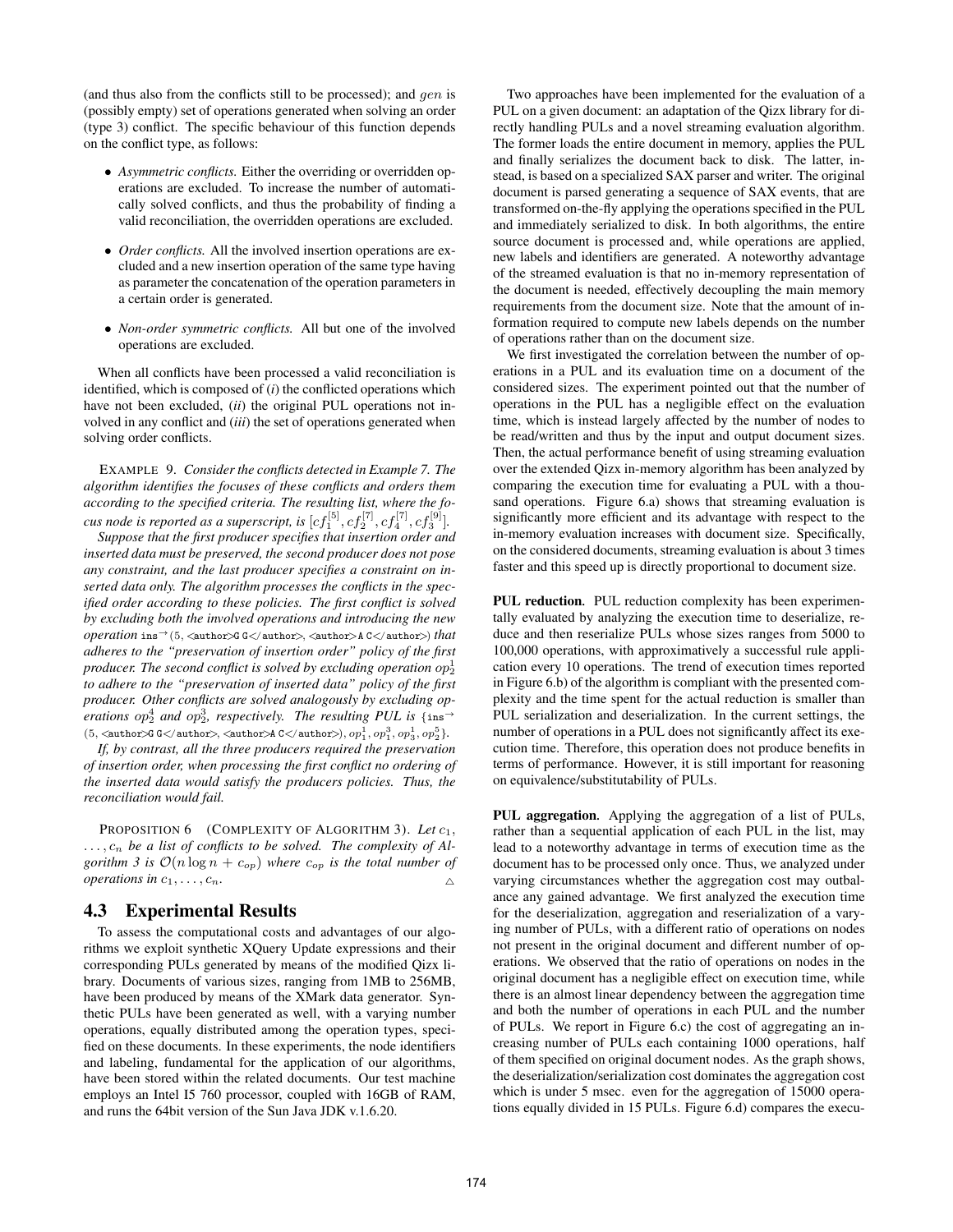

Figure 6: Experiments

tion time for the aggregation and (streaming) evaluation of a list of PULs contrasting it to the cost of their sequential (streaming) evaluation. Results show that in contexts where direct access to a given node in a document is not possible, the advantage of aggregating a list of PULs and then applying the resulting PULs respect to the sequential application of the PULs is significant and increases rapidly with the number of PULs in the list. The cost of aggregating the PULs is not even noticeable on the graph.

PUL integration and conflict resolution*.* The cost of the integration algorithm depends on the number of PULs, operations, conflicts, operations involved in a conflict, conflict type and on how a conflict resolution affects other conflicts. As for aggregation, we first analyzed how the integration/evaluation time varies in function of these variables, discovering that given a certain number of operations involved in a conflict, the number of PULs and the conflict type have a marginal impact on execution time. Figure 6.e) reports the results of integrating 10 PULs, containing a varying number of operations, from 4K to 80K each. Half of them are involved in conflicts, which contain an average of 5 operations. We also ensured that only 1/5 of the conflicts are solved thanks to the removal of operations in other conflicts and that the remaining conflicts are unaffected and equally distributed with respect to their type. Results show that integration is a cost effective operation.

# 5. RELATED WORK

The notions of PUL, function mergeUpdates for merging two PULs, and PUL semantics in terms of function applyUpdates are defined in W3C XQuery Update Facility [22]. XQuery Scripting Extension [21] is a further W3C XQuery extension that supports control constructs and allows to apply update operations not only with XQuery Update *snapshot* semantics (i.e., update application is delayed to the end of the query), but also with an *iterative* one: immediate update application and explicit left-to-right evaluation order. A semantics for XQuery Updates has been defined by Benedikt and Cheney in [5].

Most of the approaches to update reasoning are static. An early approach in the relational and object setting is [13] where the notion of potential conflict is employed to determine whether set-oriented update sequences have deterministic semantics (which may not be the case because of sharing). In the XML context, static analysis has been proposed for various properties and various languages [6]. Most of the proposals focus on non-interference (also referred to as independence) between updates and queries, or between two updates (finalized to update optimization). Exact approaches for static analysis of independence require to consider restricted languages (e.g., navigational subsets) [2, 3, 19] while the alternative is developing approximate approaches [4]. An approximate approach is taken for analyzing update commutativity in [12] for updates with iterative as well as snapshot semantics.

For what concerns dynamic handling of updates, relevant related work are in the contexts of versioning, of distributed execution and of collaborative editing. In the context of versioning, some approaches focus on *delta* management, where a delta represents the transformation between two versions of the same document [9]. Completed deltas [16] are deltas that contain additional information about operations and can be inverted and composed. PULs do not include such additional information. Moreover, deltas can be deduced by comparing different versions, and most research effort has been devoted to develop efficient algorithms for obtaining compact deltas. Our approach is instead closer to [11], addressing PUL composition for modeling the changes made by an XQuery Scripting Extension [21] program as a single PUL rather than as a sequence of PULs. Composition allows to summarize the effect of several, possibly interdependent, PULs as a single (local) PUL. Thus, it has the same goal as our aggregation. However, it is performed when applying a PUL and relies on backpointers